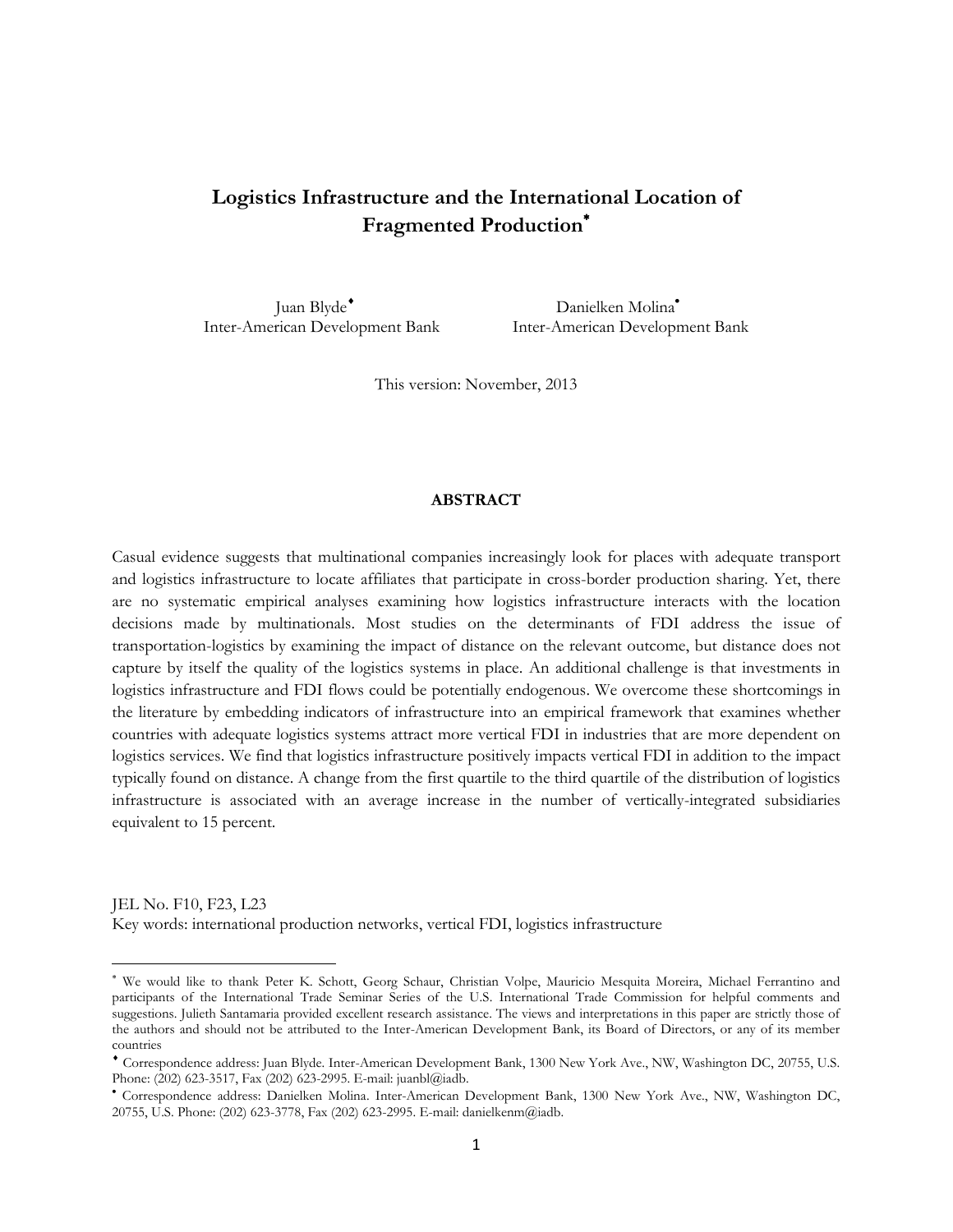### **1. Introduction**

Basso is a producer of combustion engine valves located in the city of Rafaela, Argentina. The firm is successfully inserted in various international production networks providing valves to car makers in Europe and in the US under just-in-time delivery services. To fulfill its shipping commitments, Basso keeps permanent stocks of valves on ships to cover for possible delays and other eventualities that may occur within the transportation and logistics systems of the country (González, Hallak, Schott and Soria, 2012). The example of Basso is characteristic of the issues faced by companies inserted in global production networks which tend to be highly sensitive to the quality of the logistics systems in place.

Firms around the world are increasingly fragmenting production processes and locating different stages of the production in specialized plants across different nations. But uncertainty and delays in the arrival of any single component can disrupt the production of the final good as entire production lines might be shut down until all the necessary inputs have arrived. Companies can mitigate this uncertainty by holding large quantities of inventory but modern supply chain practices are increasingly moving towards low inventory-holdings in an effort to cut costs, part of the so call lean production strategies. Accordingly, multinational corporations (MNCs) fragmenting production internationally look to operate in locations with adequate transport and logistics infrastructure to reduce delays and disruptions in the supply chain, inventory-holding costs, depreciation costs as well as handling costs. The examples of MNCs operating in environments with proper logistics support abound from BMQ, a subsidiary of Bombardier in the Queretaro aerospace park in Mexico relying on an international airport specifically built to handle the logistics of this park (Brown-Grossman and Domínguez-Villalobos, 2012), to Hewlett-Packard-Singapore, a subsidiary of Hewlett-Packard taking advantage of the frequency of shipments in the port of Singapore for a steady supply of cartridge components to an assembly plant in Malaysia. The quality of logistics infrastructure seems to be an intrinsic part of the location decision of many MNCs that seek to engage in cross-border production sharing.

The importance of the logistic infrastructure for the unbundling of production is also implicit in various frameworks of the production fragmentation theory (Jones and Kierzkowski, 1990 and Deardorff, 2001a, b). Central to these models is the notion that firms fragment a production process into various production blocks and relocate them to places with different location advantages as long as the resulting saved costs from the fragmentation outweigh the additional costs of coordinating and moving the production blocks around. The latter is inherently dependent on the logistics systems in place.

While the role of logistics seems prominent in the case studies and in some theoretical frameworks, there is no systematic empirical analysis assessing the extent to which the quality of logistics infrastructure affects the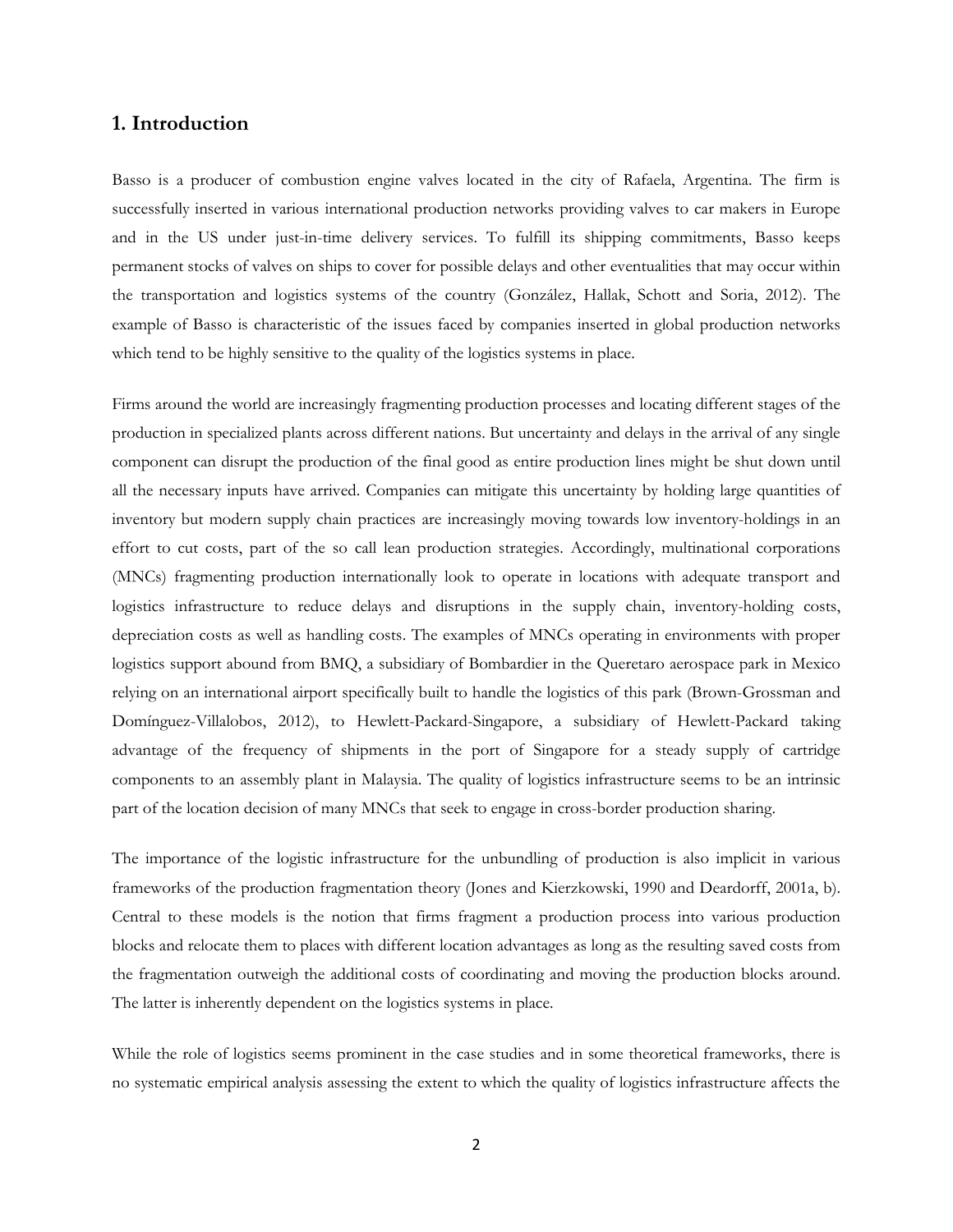location of vertical FDI. Most studies of the determinants of FDI address the issue of logistics and transportation by examining the effect of distance on the relevant outcome (Carr, Markusen and Maskus, 2001, 2003; Alfaro and Charlton, 2009). Distance is clearly an important component of the costs of transportation between partner countries, but does not capture by itself the quality of the logistics systems in place. Other empirical studies of FDI employ more specific measures of transport costs, like freight costs (Yeaple, 2003; Hanson, Mataloni, Salughter, 2005) that in principle reflect both distance and transportinfrastructure factors. <sup>1</sup> Still, these studies fall short of explicitly measuring the specific impact of the logistics systems because the estimated effect of freights on FDI compounds the impact of both distance and the logistics infrastructure, and thus, without explicitly introducing a measure capturing either of them separately it is not possible to disentangle which part can be attributed to distance and which part can be attributed to the quality of the existing logistics systems.

Analyzing the role of logistics infrastructure on the location of international production networks confronts an additional challenge: improvements in logistics infrastructure might attract vertical FDI but logistics infrastructure investments might also be shaped by existing FDI trends. Therefore, estimates of the impact of logistics on the location of vertical FDI could be biased if this potential reverse-causality is not properly addressed.

This paper fills a gap in the literature by explicitly examining the effects of logistics infrastructure on the location of vertical FDI. We use a detailed cross-sectional worldwide dataset of multinationals and several indicators of infrastructure in an extended gravity framework that addresses the potential reverse-causality issue. The identification is based on a difference-in-difference estimation that examines whether countries with adequate logistics infrastructure attract more vertical subsidiaries in industries that are more dependent on logistics services. The results indicate that logistics infrastructure is important for the location of verticallyintegrated plants. We find a positive and statistically significant association between transport-logistics infrastructure and vertical FDI in addition to the impact of distance suggesting that both variables have separate effects on the location decisions of MNCs.

The magnitude of the effect is economically meaningful. We find, for instance, that a change from the first quartile to the third quartile of the distribution of logistics infrastructure is associated with an average increase in the number of vertically-integrated subsidiaries equivalent to 15 percent.

A series of robustness checks confirms our baseline results. We show that the findings hold after employing alternative definitions of vertically-integrated plants and estimation methods.

 $\overline{a}$ 

<sup>1</sup> Clark, Dollar and Micco (2004), for example, show how maritime freight rates are determined by distance and by the quality of port infrastructure.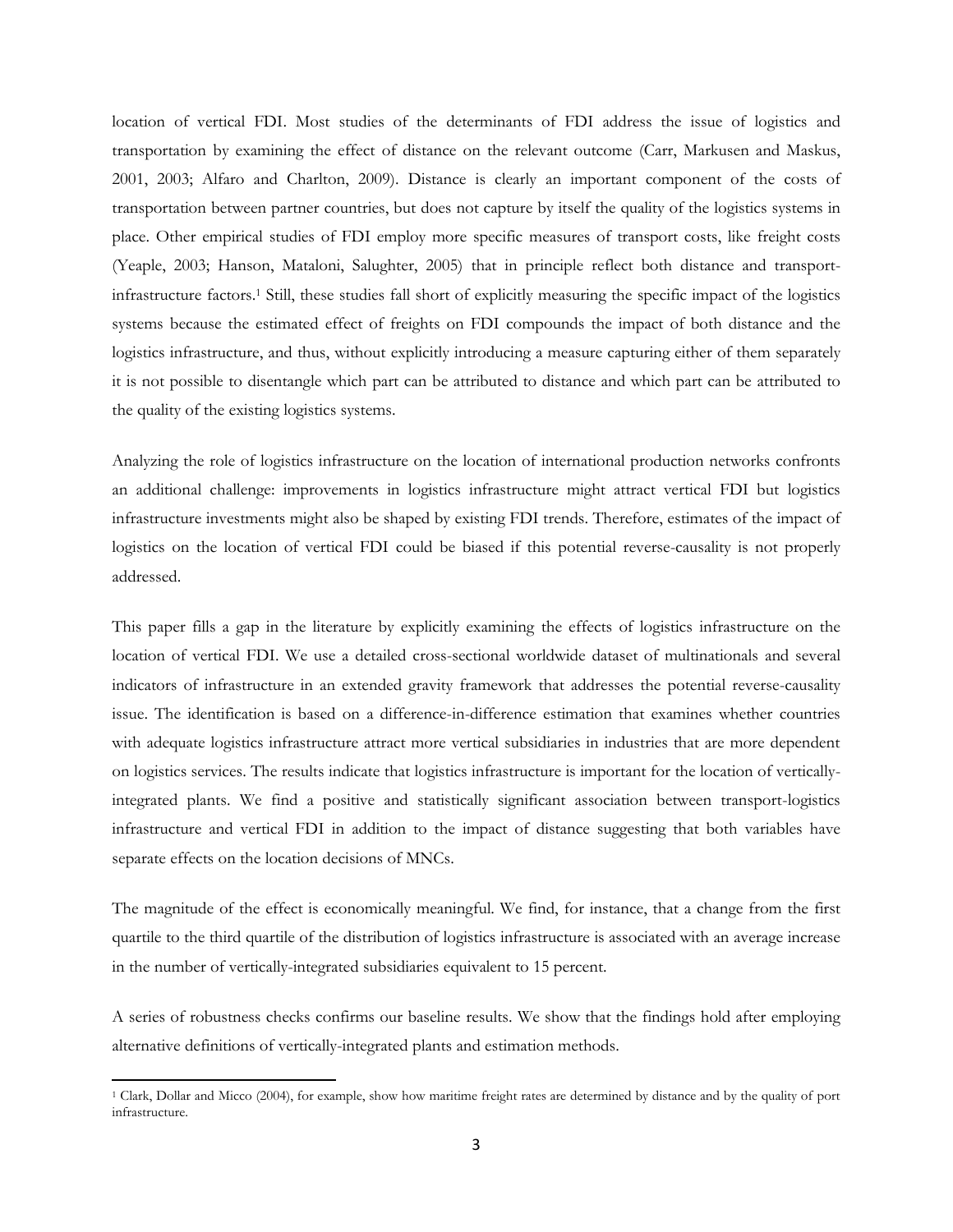Our study contributes to two different literatures. First, by explicitly analyzing the role of logistics infrastructure on multinational activity, the paper adds to an important body of research that examines the determinants of FDI (Carr, Markusen and Maskus, 2001, 2003; Yeaple, 2003; Hanson, Mataloni, Slaughter, 2005; Alfaro and Charlton, 2009) <sup>2</sup> and more generally the drivers of product fragmentation (Jones and Kierzkowski, 1990, Arndt and Kierzkowski, 2001, and Deardorff, 2001a,b; Venables, 1999, Markusen, 2005, Grossman & Rossi-Hansberg, 2008).

Second, a growing line of research has evolved in recent years showing how logistics-infrastructure measures, like port and airport efficiency, affect international trade flows (Limao and Venables, 2001; Clark, Dollar and Micco, 2004; Micco and Serebrisky, 2006). Our analysis complements this literature by showing how similar measures of logistics also affect cross-border investments.

The rest of the paper is divided as follows. The next section provides a brief summary of the literature on fragmentation which guides our empirical analysis. In this section we also describe the econometric model employed as well as the construction of the datasets. Section 3 discusses the results of the estimations. Section 4 finalizes with some concluding remarks.

## **2. Theoretical background and empirical specification**

During the last two decades the literature on the so call theory of fragmentation or offshoring has been growing rapidly. Following the work in Jones and Kierzkowski (1990), economists have been writing models that explicitly recognize the fact that firms are increasingly fragmenting production processes in various stages or tasks and moving them to places with different location advantages (Findlay and Jones, 2001; Jones & Kierkowski, 2000, 2001; Deardorff, 2001a, b; Grossman and Rossi-Hansberg, 2008). These studies examine the main forces behind the international organization of production. Most of the models in this literature share features from an earlier literature on FDI, <sup>3</sup> namely that firms will fragment production or tasks across different countries to arbitrage international differences in factor prices (Helpman, 1984 and Helpman and Krugman, 1985). 4

 $\overline{a}$ 

<sup>2</sup> Blonigen (2005) provides a survey for the general literature on FDI determinants.

<sup>&</sup>lt;sup>3</sup> The new models of fragmentation are generally not limited to the study of multinationals exclusively. The main predictions of these models tend to apply to companies that fragment production internationally regardless of whether this is done within the boundaries of the firm or through independent suppliers. A more recent strand of the literature examines the more specific issue of whether the fragmentation of production occurs within the boundaries of the firm or through an independent supplier (Antràs, 2003; Antràs and Helpman, 2004, 2008). This is called the internalization decision.

<sup>4</sup> This class of models is called the vertical model of FDI and it was developed in parallel to the horizontal model of FDI in which the motive behind the MNC is to save on trade costs associated with exporting by setting up foreign subsidiaries producing similar goods to those produced at home (Markusen, 1984 and Horstmann and Markusen, 1987). Later on, the knowledge-capital model was developed allowing for a simultaneous horizontal and vertical motives of FDI (Markusen, 1997)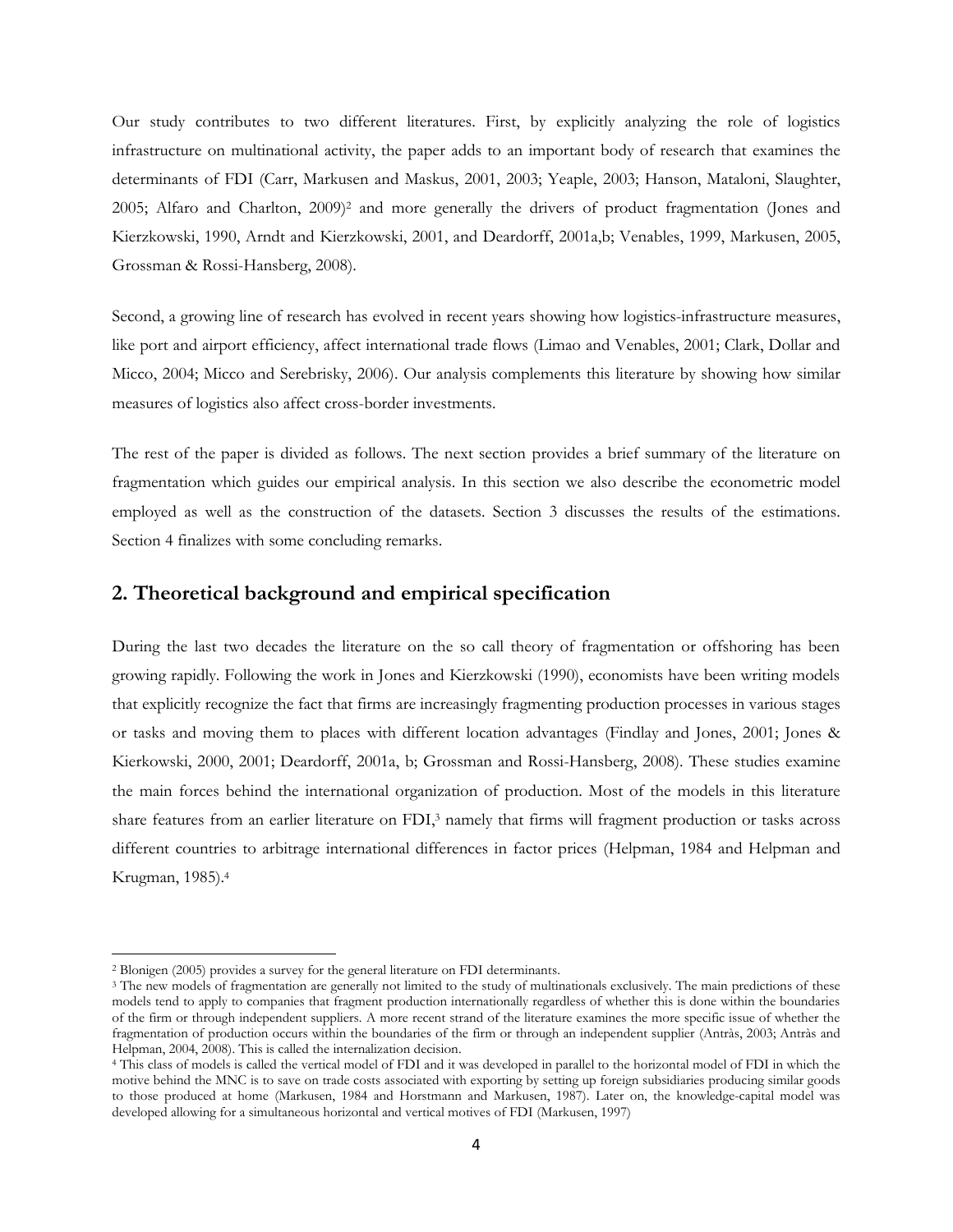The rationale behind the theory of fragmentation is as follows: in traditional production processes, inputs are organized and combined to generate final outputs in the same location. In the presence of many inputs, coordination is normally necessary and proximity helps keep the costs of coordination low. But if firms could separate the production process into various production blocks and relocate them in places with lower factor costs, the total costs of production could be lowered. Thus, firms may unbundle their production processes as long as the saved production costs arising from the fragmentation process compensate the additional costs of coordinating remotely located production blocks plus the costs of moving these production blocks around.

The framework highlights the main forces behind the international unbundling of production, namely comparative advantage considerations like differences in factor prices across countries, as well as the overall costs of coordinating activities and moving the various inputs between the supplier's country and the parent country. Trade impediments like tariffs as well as the costs of transportation are the main factors behind the costs of moving the inputs across borders. Transportation costs, in turn, depend not only on the distance traveled but also on the quality of the transport-related infrastructure in place (Limao and Venables, 2002; Clark, Dollar and Micco, 2004). With respect to the costs of coordinating production processes at a distance, the state of the information and communication technologies (ICT) has been signaled as the main factor determining these costs (Baldwin, 2011). Our empirical model then includes variables that capture these main forces. More specifically, as we will explain below, the model includes proxies for factor endowments in order to capture comparative advantage considerations; trade policy measures to capture traditional trade impediments; distances between the supplier and the home countries to capture the non-infrastructure determinants of transport costs, and transport- and ICT-logistics indicators to capture the infrastructurerelated determinants of transportation and coordination costs.

#### **Empirical Specification**

We analyze the impact of logistics infrastructure on vertical FDI within the context of a gravity equation. A growing empirical literature uses the gravity equation to investigate the determinants of various types of cross-border investments (Eaton and Tamura, 1994; Wei, 2000; Loungani et al., 2003; Eichengreen and Tong, 2007; Mutti and Grubert, 2004; Stein and Daude, 2007; Hijzen, Gorg and Manchin, 2005; di Giovanni, 2005; Bénassy-Quéré et al., 2007; Daude and Stein, 2007 and Head and Ries, 2008). In its basic form, the gravity equation relates the log of bilateral investments to the logs of the sizes of the partner countries and the log distance between them. Our baseline model takes the following form:

$$
Y_{ijk} = \theta + D_i + D_j + D_k + \delta X_{ij} + \beta_1 f_{ij} + \varepsilon_{ijk}
$$
\n<sup>(1)</sup>

where  $Y_{ijk}$  is a measure of vertical FDI consisting on the number of vertical subsidiaries from parent country *i* that are located in host country *j* in sector  $k$ ;  $D_i$ ,  $D_j$  and  $D_k$  are fixed effects for parent country *i*, host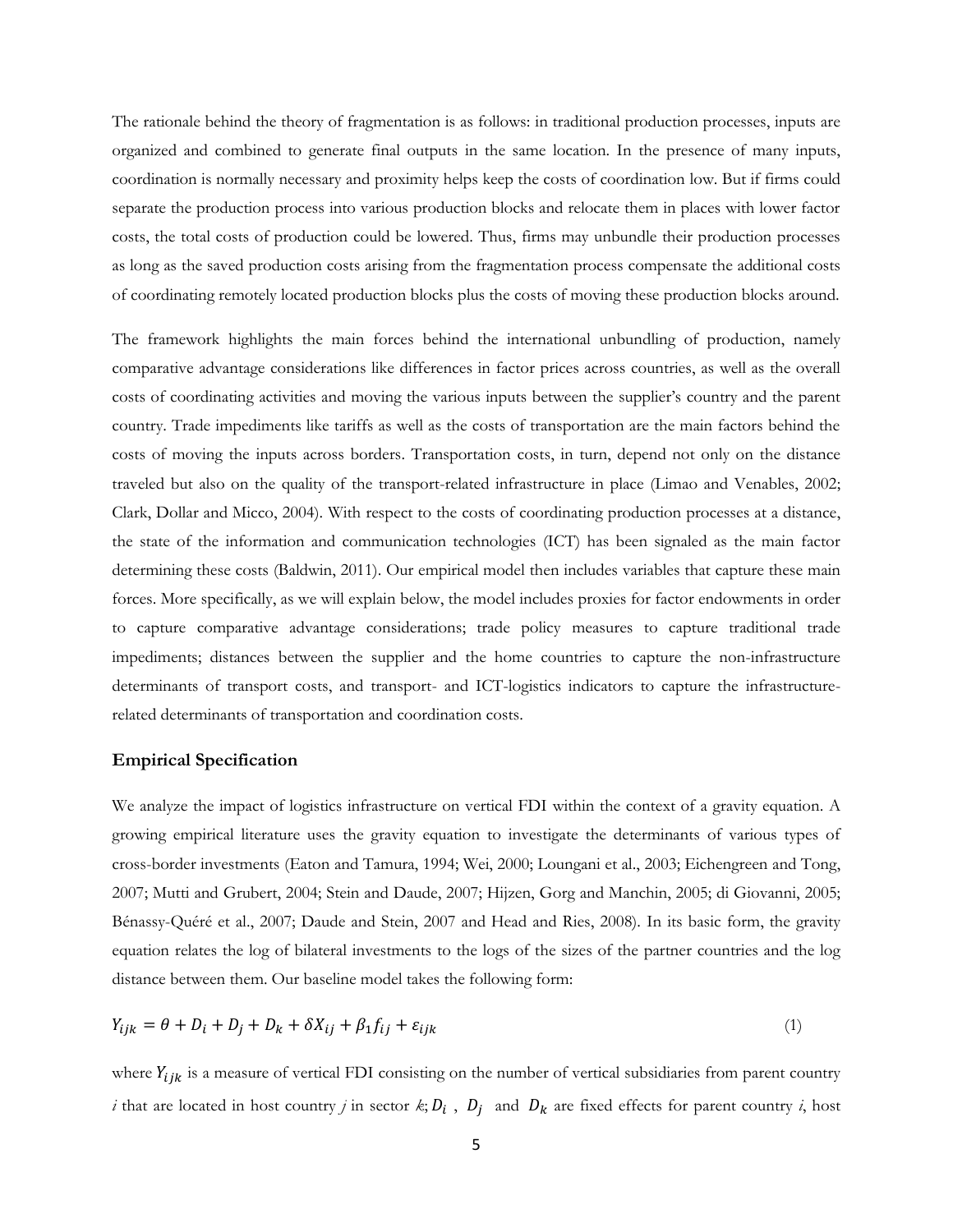country *j* and industry  $k$ , respectively, and  $X_{ij}$  is a vector of bilateral variables. The formulation follows others in using individual country fixed effects to estimate trade equations (Feenstra, 2004; Eaton and Kortum, 2001, 2002) and FDI equations (Head and Ries, 2008). 5

The  $X_{ij}$  vector comprises a series of variables that are standard in trade and FDI gravity models. These variables are the bilateral distance between the host and the parent countries and dummy variables for same border, same language and same colonial ties. The  $X_{ij}$  vector also includes three variables that capture the additional forces behind the international production fragmentation mentioned above. Comparative advantage considerations are considered by including the ratio of the parent country's skills to the host country's skills, where country skill is the average years of schooling in the population aged 25 and over. A dummy variable for same trade agreement is introduced to control for traditional trade policy barriers. Finally,  $f_{ij}$  measures the quality of the logistics infrastructure in both countries which we explain in detail below.

#### **Endogeneity**

l

As mentioned in the introduction, better logistics infrastructure might induce more vertical FDI but existing FDI trends might also encourage logistics infrastructure investments. Accordingly, estimations from equation (1) could be biased due to the potential reverse causality between the two variables. To alleviate the potential endogeneity problem associated with cross-country regressions, we examine a cross-country, cross-sector interaction effect. That is, we ask if countries with adequate logistics infrastructure attract more vertical subsidiaries in industries that are more dependent on logistics services. The methodology essentially relies on a difference-in-difference estimation that captures the differential effect of a country variable across industries that have varying levels of responsiveness to this variable. Accordingly, the identification of the effect comes from the differences across sectors. This estimator would suffer from reverse causality if the FDI flows to a given sector *relative* to the FDI flows to another sector have a causal effect on the overall level of logistics infrastructure. While this would be a threat to the identification strategy, it seems much less likely to be the case than in the more common cross-country regressions in which total FDI flows could have a causal effect on the overall level of logistics infrastructure investment. In a different context, this methodology has been applied by Rajan and Zingales (1998) to examine whether sectors that are more dependent on external finance develop disproportionally faster in countries with more developed financial markets. The rationale in the context of this paper is that industries differ in terms of their dependence on logistics services. For instance, some industries are more sensitive to shipping times than others. A recent study about offshoring, for example, found that time to marker (i.e., ability to rapidly supply local markets) was the most important

<sup>&</sup>lt;sup>5</sup> These individual country fixed effects play the same role as the multilateral resistance index introduced by Anderson and van Wincoop (2003). Additionally, potential econometric problems related to exogeneity and omitted variables are largely reduced by using these fixed effects (Anderson and Yotov, 2012)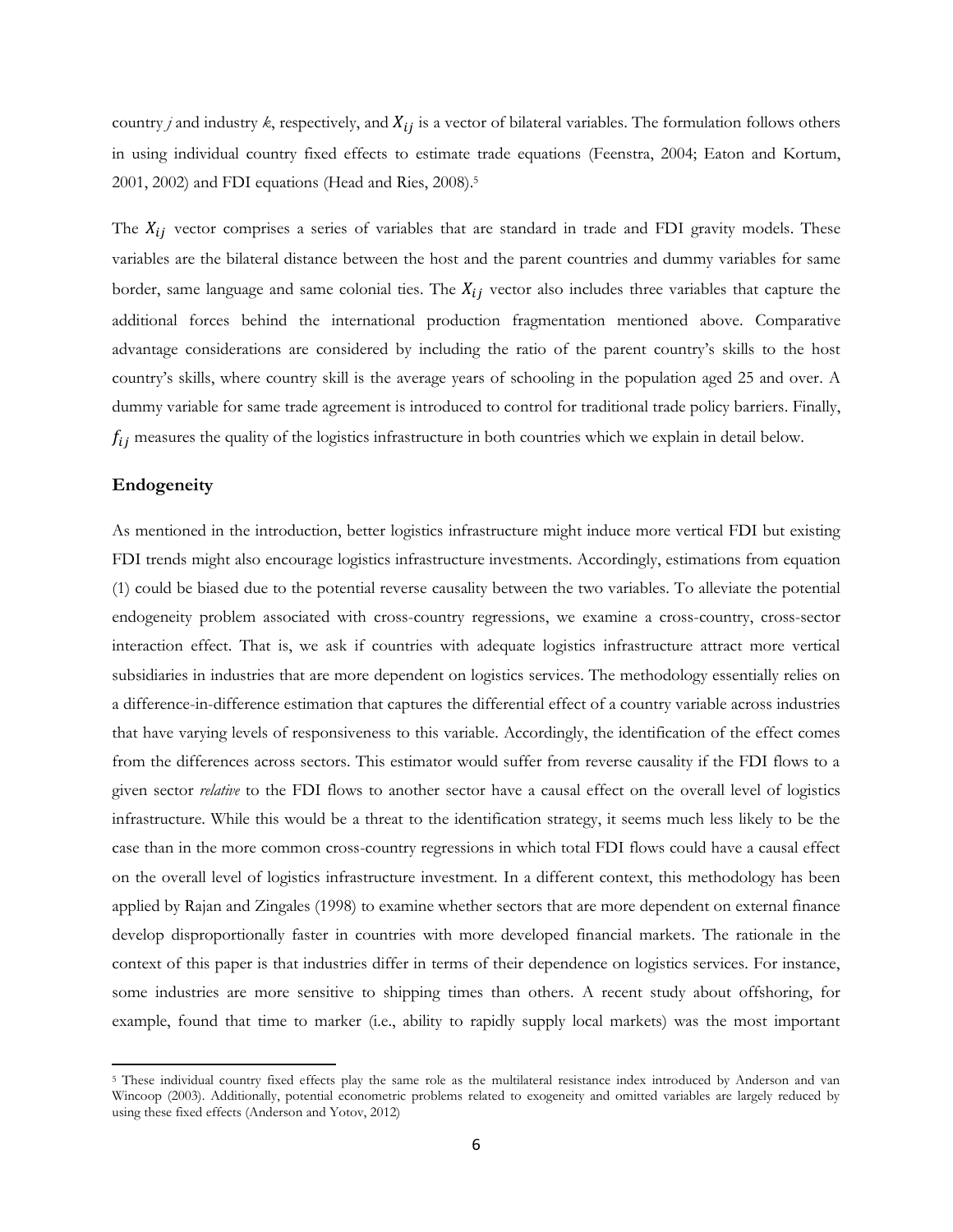decision driver in the development of a manufacturing sourcing strategy in the consumer electronics industry (Hackett Group, 2012). The study found that this factor which is highly dependent on transportation and logistics tends to drive the location decision of highly dynamic industries with short product life cycles and high levels of demand variability. However, time considerations are much less important in other supply chains, for instance, in the less dynamic but highly price-sensitive industries such as furniture manufacturing, for which raw material and components costs are much more important factors driving the location decision. This implies that multinationals deciding to locate vertical subsidiaries abroad are more likely to pay attention to differences in the quality of logistics infrastructures the higher is the industry dependence on logistics services. Therefore, we augment the gravity model in equation (1) as follows:

$$
Y_{ijk} = \theta + D_i + D_j + D_k + \delta X_{ij} + \beta_1 f_{ij} + \beta_2 f_{ij} \cdot s_k + \varepsilon_{ijk}
$$
\n<sup>(2)</sup>

where  $s_k$  is a measure of the dependence of sector  $k$  to logistics services, and the rest of the variables are defined as before.

#### **FDI Data**

Our main data come from D&B Worldbase dataset covering more than 230 countries and territories. The data are compiled by Dun & Bradstreet (D&B) which is a company that provides information about businesses and corporations around the world mainly for use in credit and investment decisions, market research, business-to-business marketing and supply chain management. The data have also been used in academic studies for various purposes including the comparison of size and diversification patterns of foreign investment in North America (Caves, 1975), the development of microdatasets on enterprises (Lipsey, 1978), the effect of bank credit availability and business creation (Black and Strahan, 2002), the relationship between financial development and vertical integration (Acemoglu, Johnson and Mitton, 2009), the patterns of intraindustry and inter-industry FDI (Alfaro and Charlton, 2009) and the relationship between foreign ownership and establishment performance (Alfaro and Chen, 2011).

D&B collects the information from a broad spectrum of sources including public registries, partner firms, telephone company data, print directory records, news and media sources, and websites. All the pieces are pulled together and a number of information computer and manual validations checks and reviews are used to ensure quality control.

The entire D&B dataset for the year 2011 has around 85 million public and private establishments or 13 million after services are excluded. Most of these companies, however, are stand-alone businesses with no formal linkages to other companies. About 1 million establishments, however, are subsidiaries or branches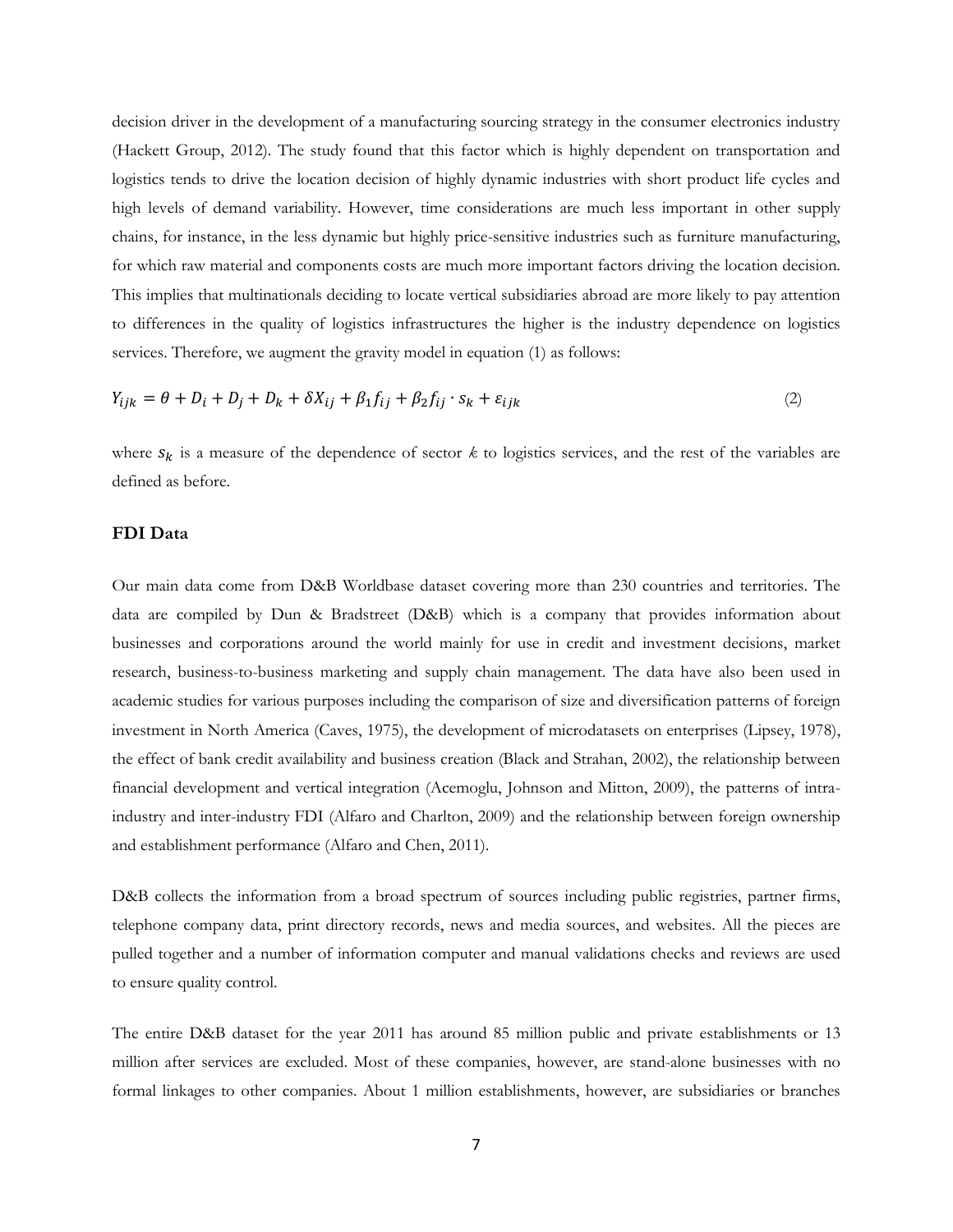with a corporate linkage and from this group around 140,000 have corporate linkages that transcend borders.<sup>6</sup> This is the group that we work with. <sup>7</sup> Alfaro and Charlton (2009) present a number of tests to validate the coverage of the Worldbase dataset and argue that it is one of the most complete sources of information to capture the global population of multinational firms at the plant-level. 8

We follow Alfaro and Charlton (2009) in identifying whether the relationship between a parent company and its subsidiary is horizontal (the parent and the subsidiary produce the same good), vertical (the subsidiary produces an input to the parent) or complex (the relationship is both horizontal and vertical). We present a sketch of this methodology in Appendix A, which essentially entails comparing the industry codes (at the 4 digit SIC level) of both parents and subsidiaries to examine whether they produce the same good and/or whether the subsidiary is a supplier to its parent. The latter is determined using the industry codes in combination with an input-output table to identify whether the industry of the subsidiary corresponds to an upstream industry of the parent's output. Similarly to Alfaro and Charlton (2009) we use the Bureau of Economic Analysis 1987 benchmark input-output table and employ alternative thresholds of the input-output total requirements coefficient. <sup>9</sup> In this paper we work only with the affiliates that are vertically-linked to a firm in another country which are identified at the 4-digit SIC level.<sup>10</sup>

#### **Logistics infrastructure data**

l

Our infrastructure data comprises two dimensions that are relevant for the location of fragmented production, as mentioned in section 2. The first dimension is related to the quality of port and airport infrastructure. Improvements in the quality of port and airport infrastructures are typically associated with declines in transport costs, waiting times and also with lower handling costs that could arise from moving

<sup>&</sup>lt;sup>6</sup> A corporate linkage occurs when one business location has financial and legal responsibility for another business location. In the D&B dataset a corporate linkage occurs between a subsidiary and its parent or between a branch and its headquarter. A subsidiary is a corporation that is more than 50% owned by another corporation. A parent is a corporation that owns more than 50% of another corporation. A headquarter is a business establishment that has branches reporting to it, and is financially responsible for those branches. A branch is a secondary location of its headquarters and it has no legal responsibility for its debts. There are other types of family relationships that may occur between companies which are not linked in the D&B dataset because the relationship does not involve legal or financial responsibility. For instance, one company owns a part or minority interest, less than 50%, in another company or joint ventures where there is a 50/50 split in the ownership.

<sup>7</sup> D&B data have marketable and non-marketable records. Non-marketable records are firms that have been delisted from the database or whose information is under revision or incomplete (like lack of business name, physical-mailing address or sector code). We only have access to the marketable records.

<sup>8</sup> D&B uses a top down process to gather the corporate family tree of multinationals. D&B typically contacts a knowledgeable source at the parent company or one of its high-level subsidiaries to ascertain the proper family tree structure. Therefore, once a multinational enters the database, all of the establishments in its ownership hierarchy also enter the database regardless of their location. The process minimizes the likelihood that subsidiaries and branches are underrepresented in developing countries relative to industrial countries. The top down approach is also complemented with a bottom up process in which a subsidiary/parent company or a branch/headquarter linkage is collected at the country level during regular revisions.

<sup>9</sup> Specifically, we employ a baseline threshold equal to 0.001 but run all the regressions with alternative thresholds. The robustness tests in the next section indicate that the results do not change in any significant way. Appendix B discusses in more detail the use and the selection of thresholds.

<sup>&</sup>lt;sup>10</sup> From the group of establishments in which a link with a parent can be established, around 40% tend to be purely vertical subsidiaries.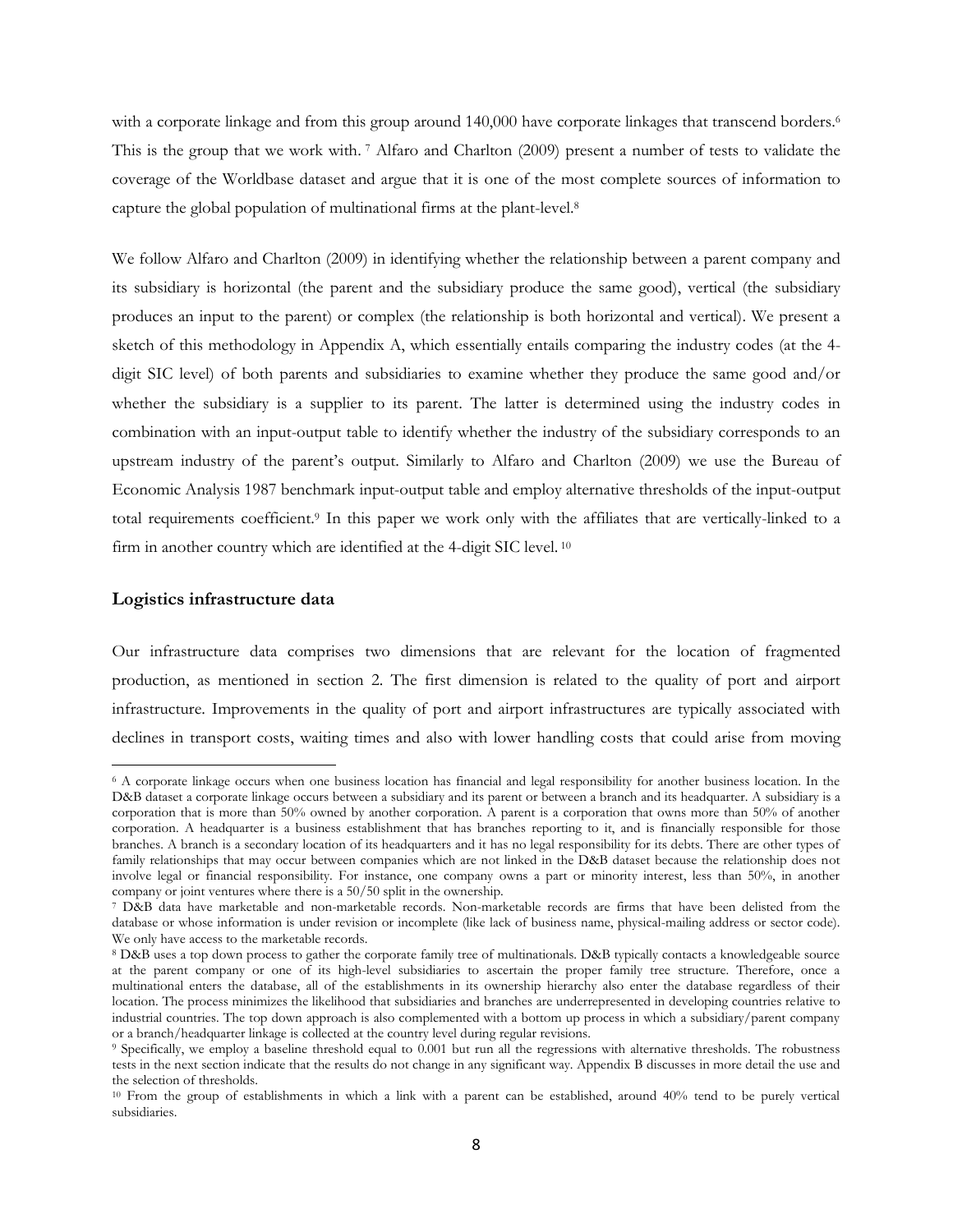shipments in and out of vessels (Limao and Venables, 2001; Clark, Dollar and Micco, 2004; Micco and Serebrisky, 2006). Accordingly, countries with adequate port and airport infrastructures should be attractive locations for MNCs that are seeking to locate part of their production processes abroad while minimizing transportation costs and potential disruptions of the chain.

The second infrastructure dimension is related to the logistics that facilitates the coordination of production across space. As mentioned before, the ICT infrastructure is a crucial platform that provides firms the possibility to move information over long distances in fast, cheap and reliable ways lowering the costs of coordinating production blocks across borders. Therefore, countries with adequate ICT infrastructures should also be appealing destinations for corporations fragmenting production internationally.

Detailed data on port and airport efficiency are hard to find. The literature on the determinants of transport costs sometimes relies on econometric estimations to recover a parameter that proxy the efficiency of the port or the airport (Blonigen and Wilson, 2008) but this approach is hindered by the scarcity of freights data at a cross-country basis. In this paper we employ a combination of hard data and survey indicators of infrastructure. First, we obtain hard micro data on port and airport characteristics to construct measures of port and airport availability at the country level. Specifically, we follow the work in Clark, Dollar and Micco (2004) and construct a measure of seaport infrastructure that captures the availability of ports with adequate leverage capacity. The port infrastructure variable consists of the number of ports in the country that have lifts with leverage capacity of at least 50 tons (squared) normalized by the country's population. Similarly, we construct a measure of the adequacy of airport infrastructure following the work in Micco and Serebrisky (2006). The measure consists of the number of airports with paved runways of at least 2000 meters long and 40 meters wide (squared) divided by the population of the country. According to the authors, this choice of runway dimension is based on the minimum requirements for aircrafts typically used in the air cargo industry. <sup>11</sup> The data on ports come from the World Port Index, 2011, prepared by the US National Geospatial-Intelligence Agency and the data on airport characteristics come from the ST3400 Database, 2011, of Sandel Avionics. These port and airport infrastructure variables are subsequently transformed into indexes that take values between 1 and 100.

With respect to ICT infrastructure, we combine a series of hard indicators following the core measures on ICT infrastructure suggested by The Partnership on Measuring ICT for Development. <sup>12</sup> The core indicators

l

<sup>11</sup> We follow these authors in using the country's population for normalizing the port and the airport infrastructure measures. Alternatively, we also employ the number of employees which could be argue is more closely related to the level of economic activity. The results, available from the authors upon request, do no change in any significant way.

<sup>12</sup> This partnership was created in 2003 by ITU, OECD, UNCTAD, UNESCO Institute for Statistics, UNECA, UNECLAC, UNESCAP, UNESCWA, the UN ICT Task Force and the World Bank, to work towards defining and collecting a set of common ICT indicators and assisting developing countries in their efforts to produce information society statistics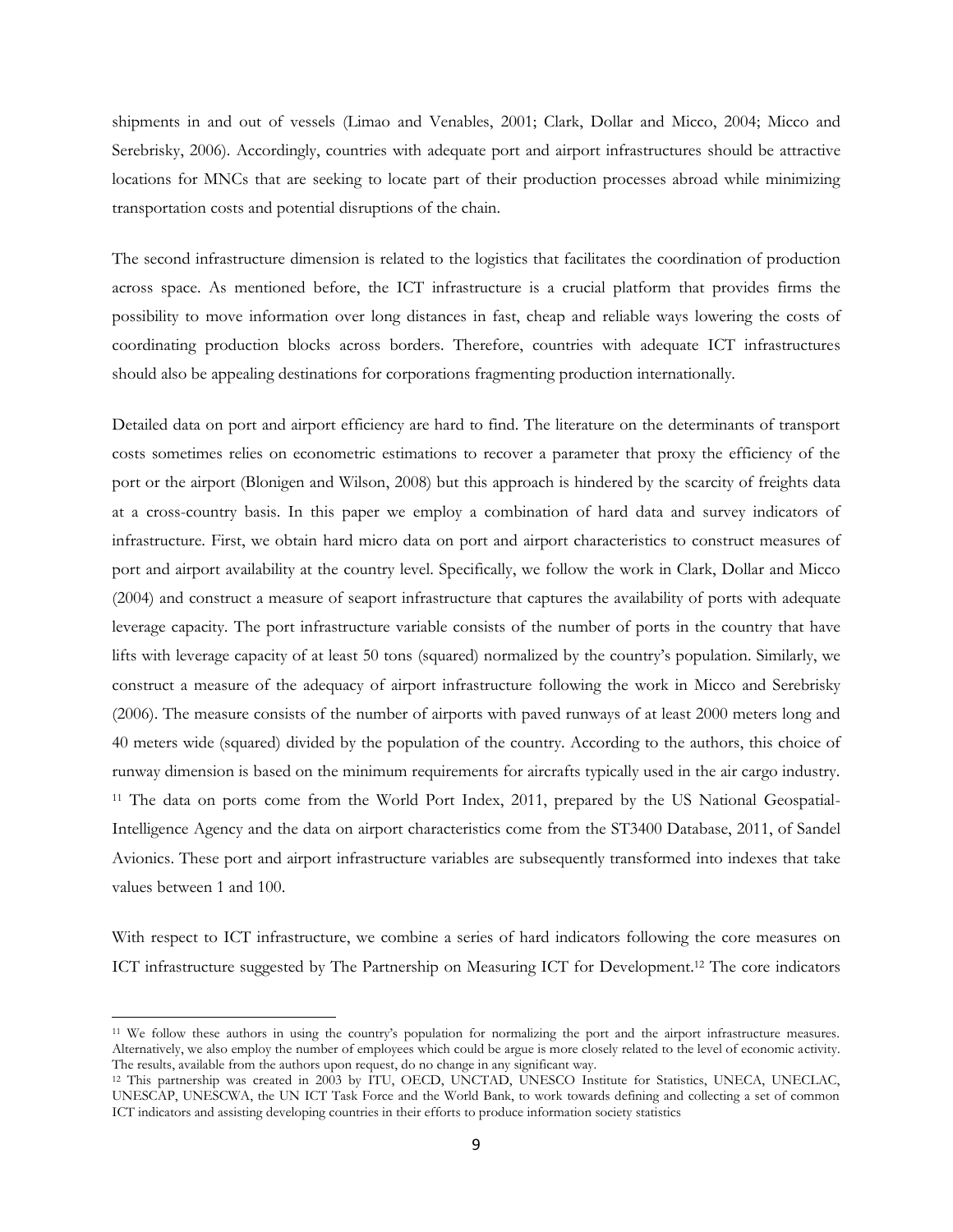are: fixed telephone lines per 100 inhabitants, mobile cellular telephone subscriptions per 100 inhabitants, terrestrial mobile wireless subscriptions per 100 inhabitants, dedicated mobile data subscriptions per 100 inhabitants, fixed (wired) Internet subscriptions per 100 inhabitants, fixed (wired) broadband Internet subscriptions per 100 inhabitants and the international Internet bandwidth per Internet user. Our ICT infrastructure index consists of the linear average of all these variables after they are normalized to take values between 1 and 100.

As mentioned before, we combine the hard data on logistics infrastructure with survey indicators. The latter are obtained from the Global Competitiveness Index, 2011, of the World Economic Forum. In particular we take three sub-indexes, the "quality of port infrastructure", "quality of air transport infrastructure" and "quality of ICT infrastructure". Each of these sub-indexes is normalized to take values between 1 and 100 as with the previous sub-indexes. Our port infrastructure index, then consist of the average of the port index constructed with the hard data and the port index based on the survey information. Similarly, the airport infrastructure index and the ICT infrastructure index are constructed by combining their corresponding hard data index and survey indicator.

Finally, it is important to mention that the resulting port, airport and ICT indexes are highly correlated among themselves. All the correlations are higher than 0.7 and statistically significant at the 1% This precludes identifying the individual impact of each index on the location of vertical FDI. Therefore, we construct a final overall logistics index per country that consists of the average of these three indexes.

We insert the logistics index in the gravity equation by combining the logistics indexes of both the parent and the host country. The rationale is that having adequate access to good logistics infrastructure is important not only in the host country from which the components are shipped to the headquarters but also in the parent country that receives the components. Thus, our logistics measure consists of the product of the logistic measures of both countries.

#### **Sources of additional variables**

l

The data on country skills come from the Barro-Lee Education Attainment Dataset. The dummy variable for the economic integration agreements is constructed using a dataset assembled by Scott Baier and Jeffrey Bergstrand.<sup>13</sup> Finally, our proxy for the industry dependence on logistics services is a measure of industry sensitivity to shipping times constructed by Hummels and Schaur (2012). The rationale is based on the idea that rapid delivery require good logistics infrastructure; therefore, industries that are sensitive to shipping times are also sensitive to good logistics. The advantage of using Hummels and Schaur measure is that it is

<sup>13</sup>The data can be obtained in the following site:<http://www.nd.edu/~jbergstr/>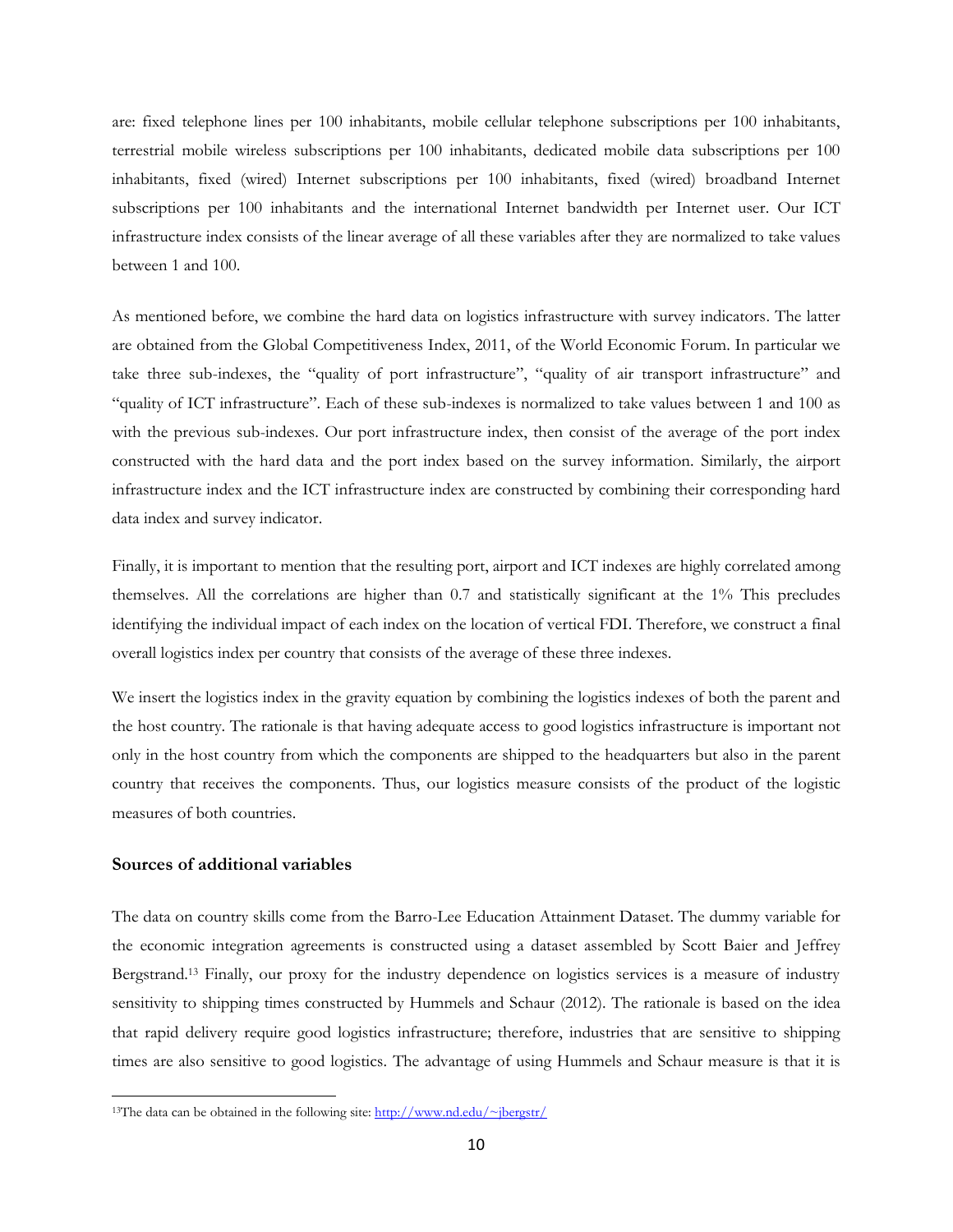constructed in a way that it is agnostic regarding why speed is important. <sup>14</sup> Accordingly, the measure can be capturing sensitivity to logistics services for an array of different reasons. The most obvious one is that adequate logistics infrastructure is important because swift delivery is necessary to meet uncertainty from the demand side of the supply chain. Hummmels and Schaur (2010) and Evans and Harrigan (2005), for example, examine the link between speed of delivery and uncertainty due to rapid fluctuations in demand. Another reason is that speed might be the outcome of an effort to avoid unreliability in the supply side of the chain. For instance, Clark, Schaur and Kozlova (2012) show that firms tend to switch to more expensive air shipping when uncertainty in ocean shipping increases. <sup>15</sup> Therefore, we can reasonably argue that the measure of time sensitivity is capturing the dependence of the industry on good logistics infrastructure because there are industries that require rapid deliveries but also because there are industries for which it is vital to minimize uncertainty and potential disruptions in the delivery of the good.

## **3. Empirical results**

l

Table 1 shows key descriptive statistics of the dependent variable. The first three rows of the table report summary statistics aggregated at the country level. For example, on average, a host country has verticallyintegrated subsidiaries from 33 different parent countries; the typical parent country owns subsidiaries in 47 different countries, and the average number of subsidiaries of a parent country in a host country is 31. There is large variation in the data. For instance, the standard deviation of the number of subsidiaries of a parent country in a host country is 119. The last three rows of the table report the summary statistics across pairs of countries and sectors (2-digit SIC level). There is also significant variation in the data at this level of aggregation. This variation already suggests that the patterns of vertical FDI flows across countries are far from being homogenous with some countries and sectors capturing a considerable amount of subsidiaries while others attract much smaller quantities. Table 2 shows a summary of our main explanatory variable, the logistics infrastructure index. As expected, the quality of logistics infrastructure is higher for the most advanced nations and lower for countries with low incomes.

We start our estimations by running the simplest form of the gravity equation, as in equation 1. Column 1 from table 3 shows least square estimates while columns 2 and 3 show two quasi-maximum likelihood estimations (QMLE), the poisson model and the negative binomial model, respectively. The QMLE regressions have the advantage of incorporating the zero value observations that are dropped in the least

<sup>14</sup> Specifically, the measure reflects the premium for air shipping that firms in an industry are willing to pay to avoid an additional day of ocean transport. In particular, the measure is calculated for over 1000 products at the 4-digit level of the Harmonized System (HS).

<sup>15</sup> Harrigan and Venables (2006) examine the issue of uncertainty in shipping goods in a theoretical framework. They model uncertainty as a function of distance. In the equilibrium, companies tend to locate close to each other to assure timely delivery of all the components. In our gravity framework, this uncertainty associated to distance is controlled by the bilateral distance variable.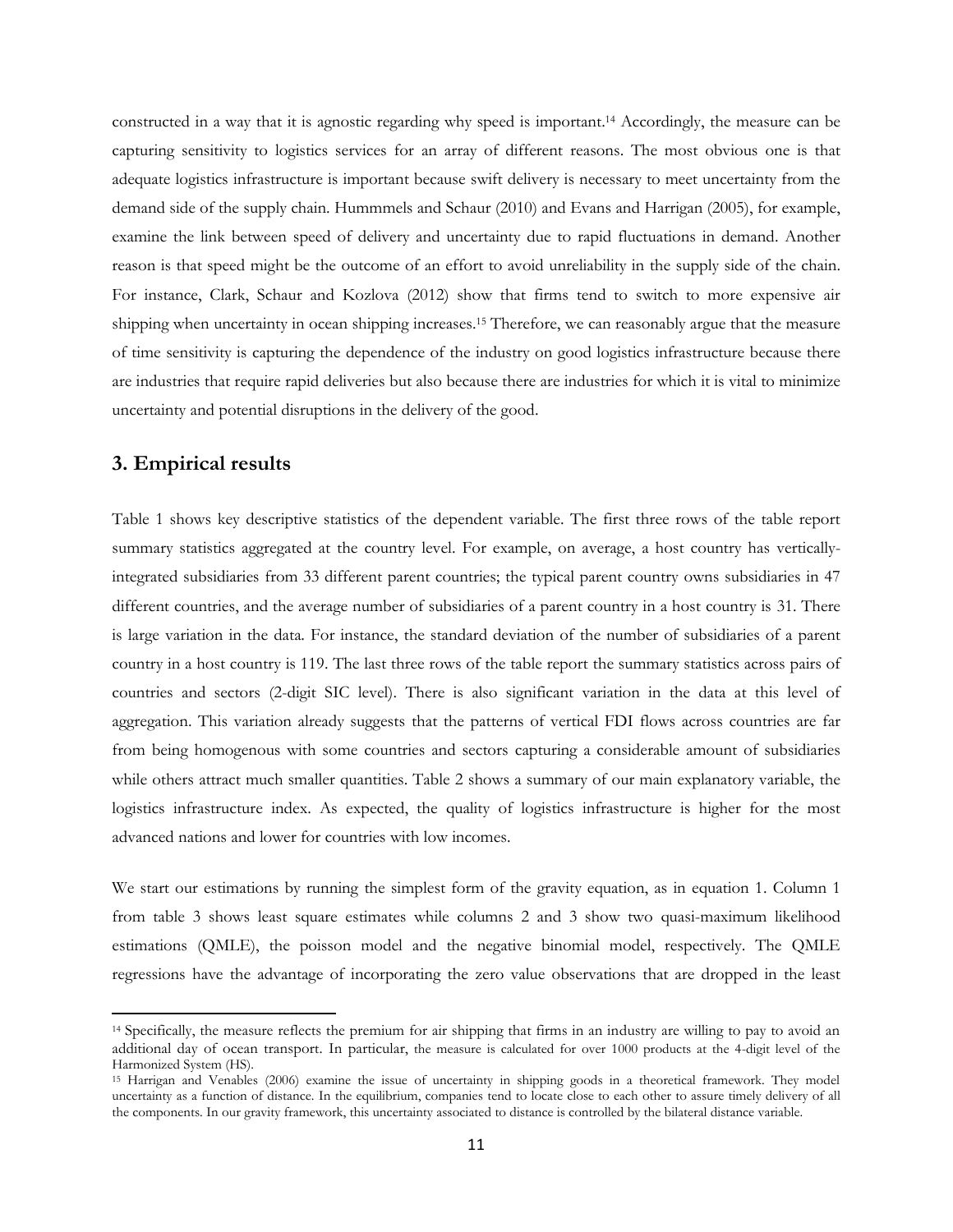squares because of the linear-in-logs specification.<sup>16, 17</sup> The three estimations show somewhat similar results. In general, vertical FDI is larger for countries with common border and common language. Distance affects vertical FDI negatively confirming previous results in the literature. The role of common colonial ties and trade agreements is positive and significant in the QMLE estimations but insignificant in the least square model, and the coefficient for differences in human capital, while positive and significant in the least squares model is insignificant in the QMLE estimations. This latter result is consistent with Alfaro and Charlton (2008) who also control for zero value observations and find that human capital does not have a significant effect on the number of vertical subsidiaries. <sup>18</sup> Most importantly for the purposes of this paper, we find in all the regressions a positive relationship between vertical FDI and the measure of logistics infrastructure. A 10% improvement in the quality of the logistics infrastructure induces an increase of around 8% in the number of vertically-linked affiliates. Note that the relation is statistically significant even after controlling for distance suggesting that both variables have separate effects on the location of vertical FDI. Given the advantage of incorporating the zero value observations, we will continue using the QMLE model. Specifically, we will show the results when we employ the negative binomial estimation as this model is more general than the Poisson. Nevertheless, the results with the Poisson estimation do not change in any significant way.<sup>19</sup>

The positive correlation that we have found in table 3 between logistics infrastructure and vertical FDI does not necessarily imply causality. As mentioned before, improvements in logistics infrastructure might attract vertical FDI but logistics infrastructure investments might also be shaped by existing FDI trends. To address this potential endogeneity issue, we rely on a difference-in-difference specification that examines whether countries with adequate logistics infrastructure attract more vertical subsidiaries in industries that are more dependent on logistics services. As mentioned in the previous section, our proxy for the industry dependence on logistics services is a measure of industry sensitivity to shipping times from Hummels and Schaur (2012). The measure, constructed using data on air and maritime freight rates, reflects the premium for air shipping that firms are willing to pay to avoid an additional day of ocean transport. We can expect, for instance, that highly perishable goods might be time sensitive. But this is not only about the perishability of a good. Other goods, like computer chips, might also require fast shipments because they enter just-in-time production

l

<sup>&</sup>lt;sup>16</sup> The QMLE has the additional advantage of imposing much weaker conditions on the error term than those imposed by the least square estimation. As mentioned by Santos Silva and Tenreyro (2006), the least square estimation yields consistent estimates of the parameters if the error term is homoskedastic and normally distributed. These requirements are relaxed in the QMLE.

<sup>&</sup>lt;sup>17</sup> Santos Silva and Tenreyro (2006) propose the Poisson model. The Poisson model is a special case of the more general negative binomial model. The advantage of the negative binomial model is that it does not impose the mean equals variance restriction of the Poisson model and thus it can accommodate overdispersion.

<sup>&</sup>lt;sup>18</sup> The authors show that human capital have a significant impact but only when vertical linkages are defined at the 2digit SIC level of aggregation; at the 4-digit SIC level, the impact disappears. Indeed, one of the major contributions of this work is to show that there is a significant amount of vertical FDI occurring across countries with similar comparative advantages which might have been previously misclassified as horizontal FDI. In this study we define vertical linkages at the 4-digit SIC level as in Alfaro and Charlton (2008)

<sup>&</sup>lt;sup>19</sup> Results from the Poisson model are available from the authors upon request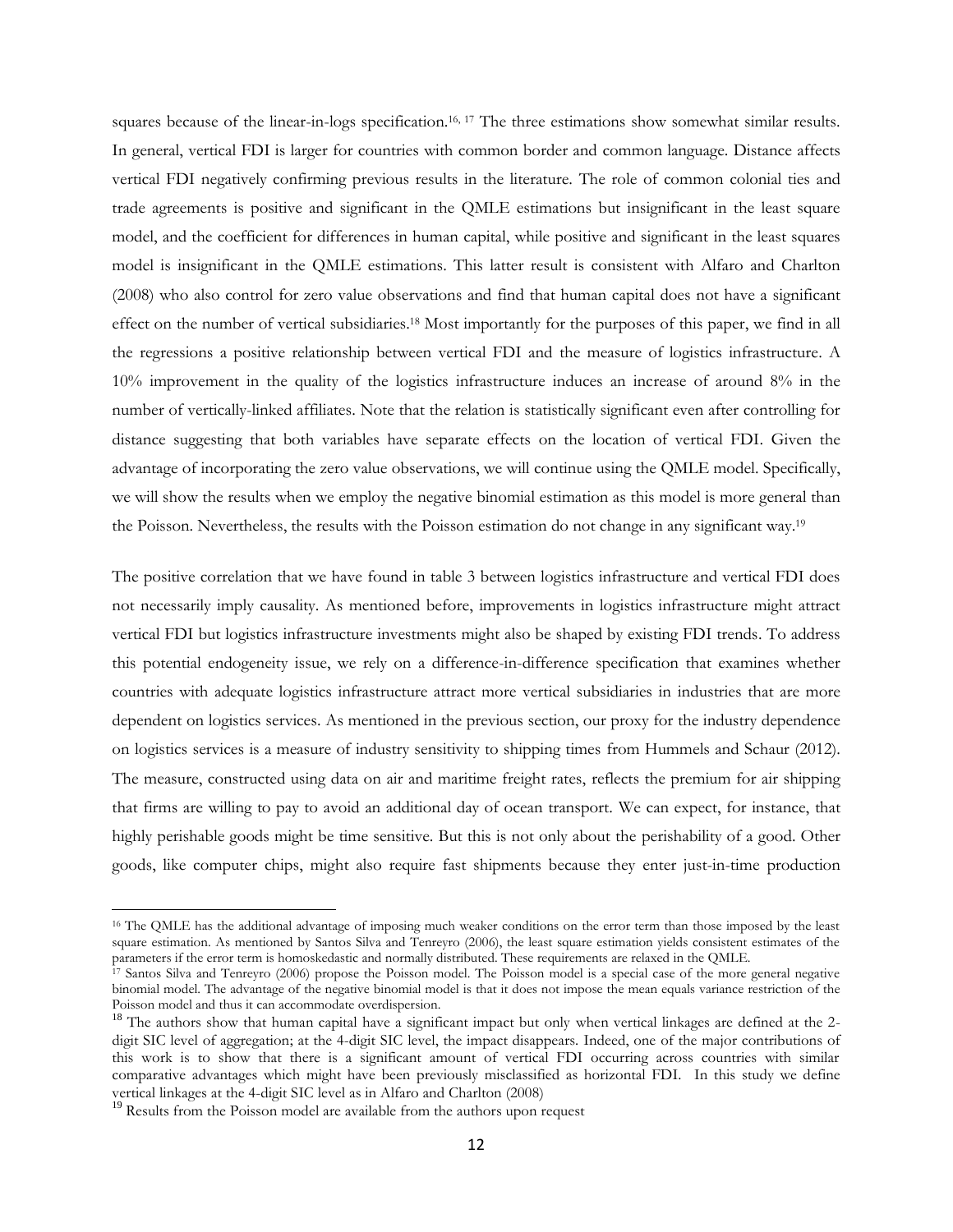processes and thus they are expected to have high values of this measure. Also, as mentioned before, the indicator is likely to capture the sensitivity to logistics infrastructure because of other factors, like reliability of delivery.

The time sensitivity measure is calculated originally at the 4-digit level of the Harmonized System and we convert it to the 4-digit SIC level using a concordance table taken from the World Integrated Trade Solution. We then aggregate the measure at the 2-digit SIC level by taking simple averages of the index within each 2 digit SIC category. Table 6 shows the values by sectors ordered from the largest to the smallest. In general, the ranking seems to make intuitive sense. For instance, shipments of livestock are the most time-sensitive while shipments of coal are the least time-sensitive. Generally, mineral commodities and light manufactures like textile or tobacco tend to have low time-sensitivity values while shipments of more complex manufactures like machinery or scientific and professional instruments tend to have larger time-sensitivity values.

The first column of Table 4 shows the difference-in-difference estimation. The key result in this regression is the positive and significant coefficient of the interaction term between the measure of time-sensitivity and the logistics infrastructure index. The positive coefficient implies that countries with better logistics infrastructure attract more vertical subsidiaries in industries that are more dependent on logistics services. The result is economically significant. The value of the coefficient implies, for example, that if Philippines, a country at the first quartile of the distribution of logistics infrastructure were to improve the quality of its infrastructure system to the level of the third quartile (Israel), the number of vertically-integrated subsidiaries would increase by an average of 15 percent. The change is different for different sectors. For instance, the number of vertical subsidiaries in the chemicals sector, which is highly time sensitive (4th quartile of the distribution of timesensitiveness) would increase by 30 percent while the number of vertical subsidiaries in the textile sector (low time-sensitive, 1st quartile) would increase by 11 percent, a 19 percentage points difference.

We now present a series of additional regressions to test the robustness of the results. We start by including additional covariates to control for factors that even though are not explicitly integrated into the fragmentation framework mentioned above, might still play a role in the location decisions of multinational companies. The first variable is derived from the recent work in Alfaro and Charlton (2008). The main idea is that the position in the supply chain is an important factor behind the decision of a multinational to bring blocks of production inside the boundaries of the firm. More specifically, the authors argue that inputs closer to the multinational's core business are more likely to be sourced via subsidiaries while inputs far from the core business are more likely to be sourced through external suppliers. The immediate consequence of this is that a larger number of vertically-integrated subsidiaries across pair of countries would be observed the closer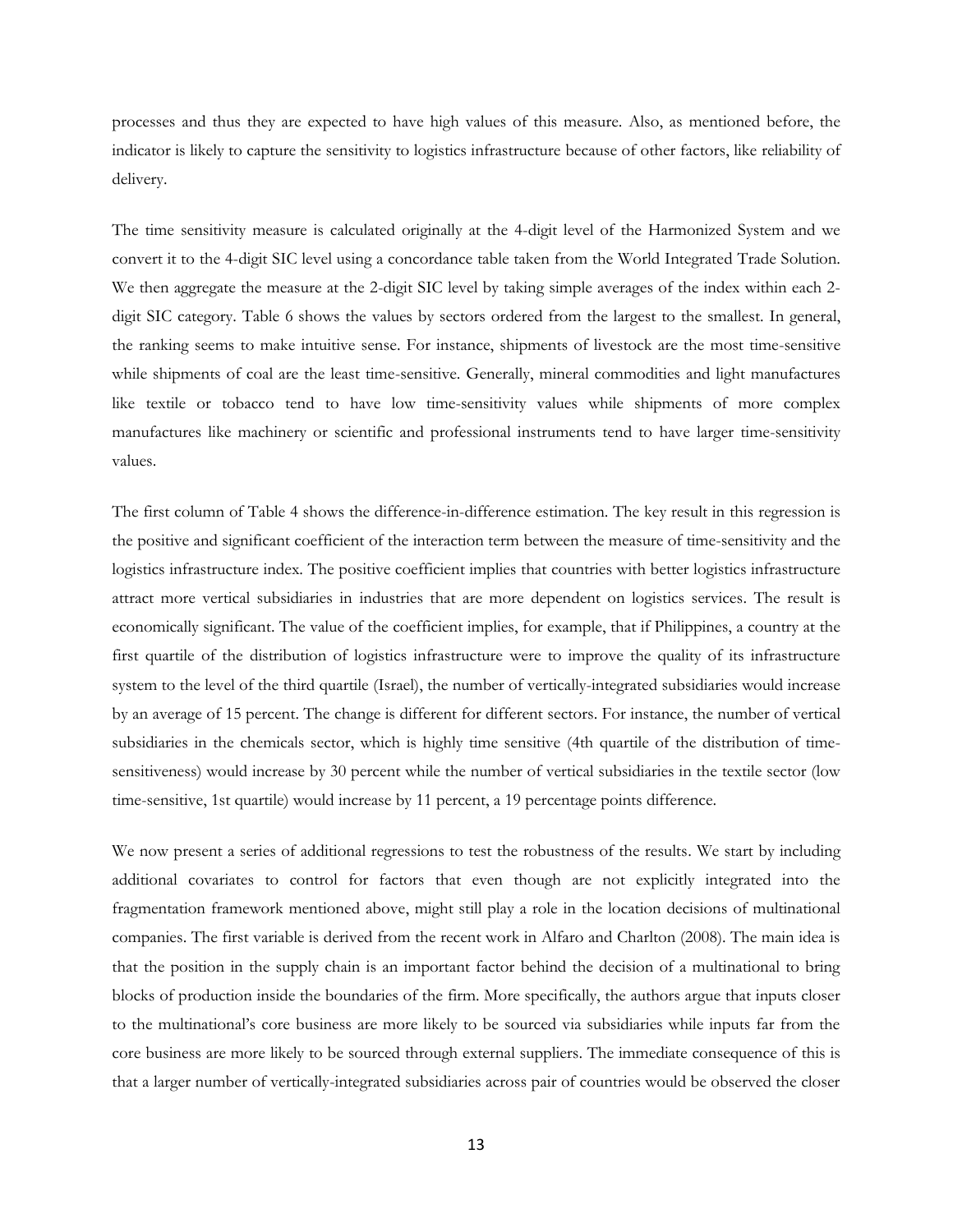the industry of the subsidiary to the industry of the parent. The authors present empirical evidence supporting this argument. It seems then important to control for this factor, particularly given the similarities between the datasets employed in both papers. We do this by including in our specification a measure similar to what these authors call "proximity" which is based on the idea that for any given input employed in the production of any given product, the ratio of the direct requirements to the total requirements coefficients (both obtained from the BEA input-output tables) provides a measure of how close is a particular input to the production of the good. For instance, raw materials tend to have low proximity values while main inputs tend to have higher values. Following the authors, we construct proximity values for each pair of four-digit SIC codes. Then we introduce them in our specification by taking the average of across all pairs of products between country *i* and *j*. We should expect a positive coefficient for this variable.

The second covariate has to do with barriers to firm entry. Remember that in this study the dependent variable is the number of subsidiaries from a multinational in parent country *i* successfully opened in host country *j*. Therefore, one could expect that this variable might be sensitive to existing regulatory barriers to firm entry. For instance, in the two-stage procedure for estimating trade flows, Helpman, Melitz and Rubinstein (2008) use firm entry costs for their first stage estimation of selection into exporting. The authors argue that the fixed costs of entering export markets are associated with the costs of starting a business in that market. In our case, the dependent variable is precisely the number of subsidiaries that have started operations in a particular market; therefore, we should expect that this variable is affected by the costs of starting a business. To deal with this issue in the gravity framework that already incorporates country fixed effects, we follow the specification used in Helpman, Melitz and Rubinstein (2008) by combining entry barriers for both partner countries. According to these authors, entry costs are likely to be magnified when both partner countries impose high regulatory hurdles. Following this study, we construct a dummy variable for high fixed-costs of entry that consist of country pairs in which both the parent and the host country have entry regulation measures above the cross-country median, where the measures are the sum of the number of days and the number of procedures needed to legally start operating a business. The data are taken form the Doing Business dataset of the World Bank.

Our third covariate seeks to control for the quality of contracting institutions. Antràs (2011), for example, argue that uncertain and ambiguous practices in contract enforcement can undermine international transactions particular those involving intermediate inputs in supply chains. Consistent with this view, Bernard, Jensen, Redding and Schott (2010), show that the quality of the legal contractual system is positively related with the extensive margin of intra-firm trade. To include this aspect in the model we proceed in a similar way as with the previous factor and construct a dummy variable for the quality of contracting institutions that is equal to one when both the parent and the host country have measures above the cross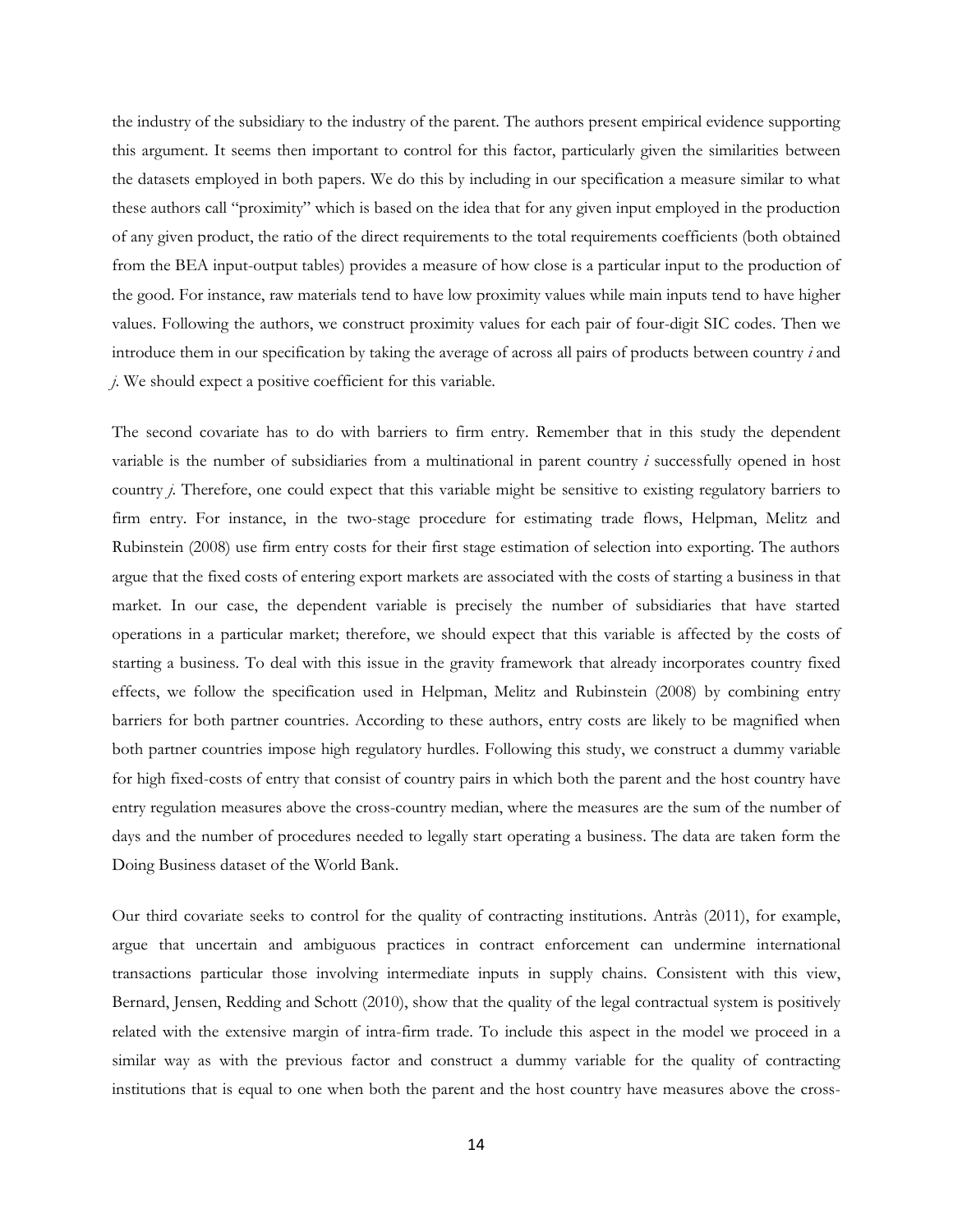country median. The measure that we employ is the rule of law index constructed by Kaufmann, Kraay and Mastruzzi (2006).

Columns 2 to 5 of table 4 show the results of including these additional covariates. The coefficient on proximity is significant at the 1% supporting the findings in Alfaro and Charlton (2008). The coefficients for barriers to entry and for the quality of the contracting institutions are also significant and show the right signs. Most importantly, the results regarding the effects of logistics infrastructure on vertical FDI do not change in any significant way. The coefficients for the logistics infrastructure index and for the interaction term remain positive and significant at conventional levels. Note that these results are also robust to alternative specifications of the dependent variable in which the vertical relationship between a parent and its subsidiary is defined under alternative input-output thresholds (see Table B.2 in Appendix B).

While we have introduced additional covariates to the baseline model to check for the robustness of the results, there are many other factors that have been shown to affect the location of FDI, including financial deepening (di Giovanni, 2005), creditor's rights (Loungani et al., 2003), time zones (Stein and Daude, 2007), property rights protection (Bénassy-Quéré et al., 2007), taxes (Mutti and Grubert, 2004), corruption (Wei, 2000), and government instability (Daude and Stein, 2007) among others. We could tackle this issue by adding several of these variables in the regression; however, as the list of potential factors is large, we could still run into an omitted variables problem. Our preferred strategy is to use a more stringent set of fixed effects to capture many potential factors that may influence the decision of a multinational in country *i* to establish a subsidiary in country *j*. In particular, we add a parent-host country fixed effect in addition to the previous fixed effects and examine whether our variable of interest, the interaction term, remains robust. One problem with this specification, however, is that the set of fixed effects is too demanding for the QMLE iterative techniques to converge. Accordingly, we show the results using the more traditional least-squares estimation. While we are fully aware that the exclusion of the zero-value observations might result in a biased coefficient, our main interest in this exercise is on the significance of the interaction term. The results are shown in column 1 of table 5. The coefficient for the interaction term remains positive and significant after the more demanding set of controls are imposed.

Our last set of regressions consists on an exercise that tests the consistency of our identification strategy. As mentioned before, this strategy relies on the notion that industries differ in their sensitivity to logistics services which we proxy using Hummels and Schaur's measure of time sensitivity. According to this, the more sensitive the industry to these services the more important is to source from countries with adequate logistics infrastructure. One can reasonably think, however, that time sensitivity is also a function of the distance between the countries. For instance, differences in time sensitivity across industries might be less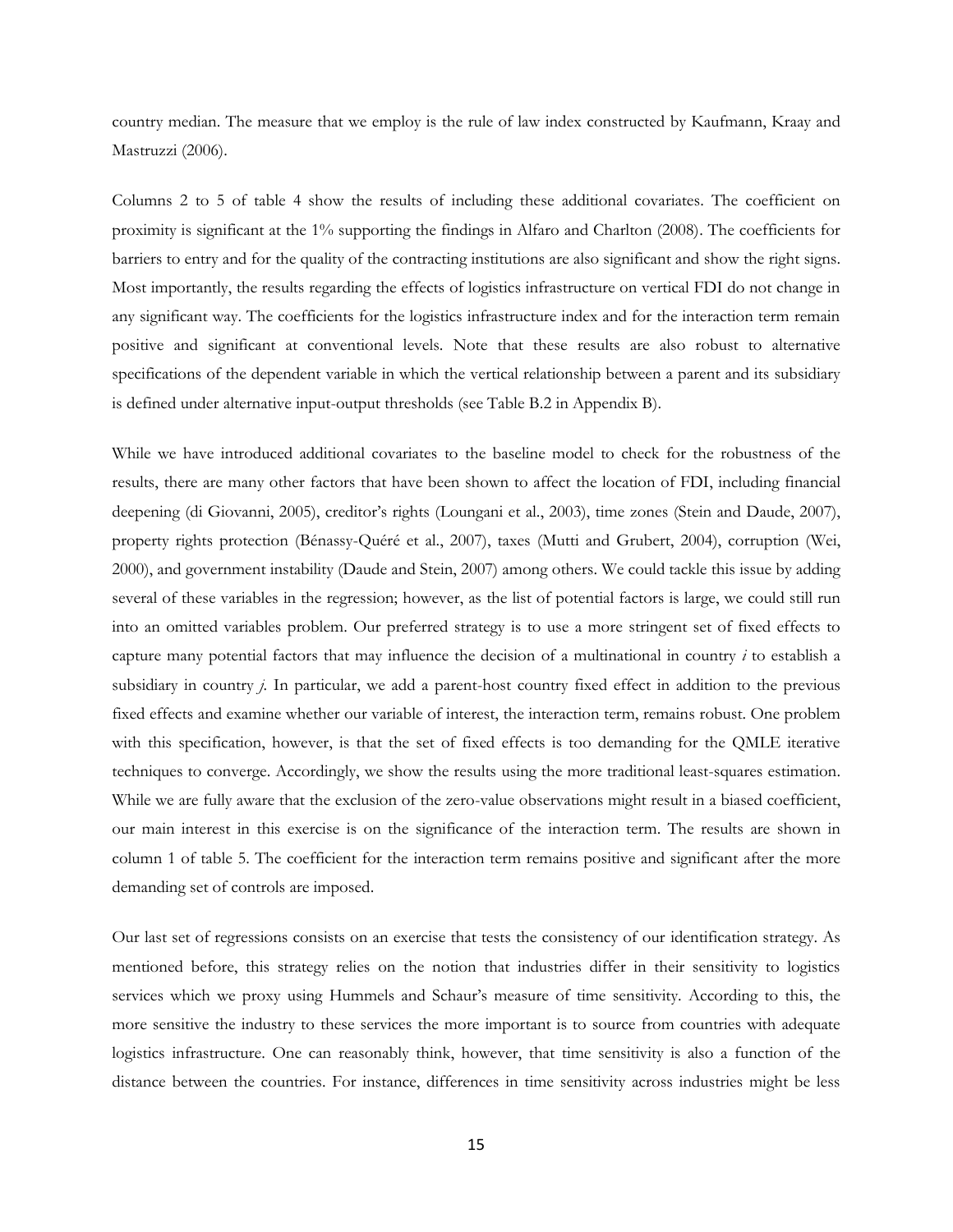relevant for very close countries because everything can be deliver fast, but when countries are far apart, these differences should matter more. This implies that our interaction term between the quality of logistics infrastructure and the time sensitivity measure might have a non-linear relationship with distance. To explore this issue we re-estimate the regression in column 1 across two groups of countries which we define by the median distance between the parent and the host country. The results are shown in columns 2 and 3 of table 5. The coefficient for the pair of countries whose distance is below the median is lower than the coefficient for the pair of countries with distance above the median, a result that is consistent with the idea that the importance of logistics infrastructure particularly for time sensitive industries tends to decrease with proximity.

## **4. Concluding remarks**

Production processes have been increasingly fragmented worldwide and the emergence of international production networks has opened up new opportunities for countries to participate in ever finer international divisions of labor. By allowing countries to join global supply chains rather than building them entirely domestically, the surge in international fragmentation of production is providing nations with new paths of industrialization (Baldwin, 2011). As developing countries scramble to get a piece of the action, it is important to understand the main drivers behind these international supply chains. A prominent group of papers has emerged in recent years precisely with this objective (Yeaple, 2003; Hanson, Mataloni, Salughter, 2005; Alfaro and Charlton, 2009). The present paper contributes to this literature by analyzing empirically the specific determinants of cross-border production sharing and in particular by examining the role of logistics infrastructure on the location of vertical FDI. The rich dataset employed in this study based on corporate linkages at the plant level and the empirical strategy used allow us to capture the vertical specialization phenomenon globally and estimate in a precise manner its responsiveness to the quality of logistics infrastructure while properly controlling for other factors. Our results fill a gap between the lack of systematic evidence in this area and mounting casual observation arising from case studies indicating that multinational corporations are increasingly searching for places with adequate transport and logistics infrastructure to locate affiliates.

Our results have important policy implications. While distance is found to be an important factor providing support to the common perception that international production networks tend to be regional (Hummels, Rapoport and Yi, 1998) there is a policy venue with respect to transportation and coordination costs via the quality of logistics infrastructure. Conditioned to other factors, the results show that improvements in the quality of logistics infrastructure -including transport-related infrastructure and information and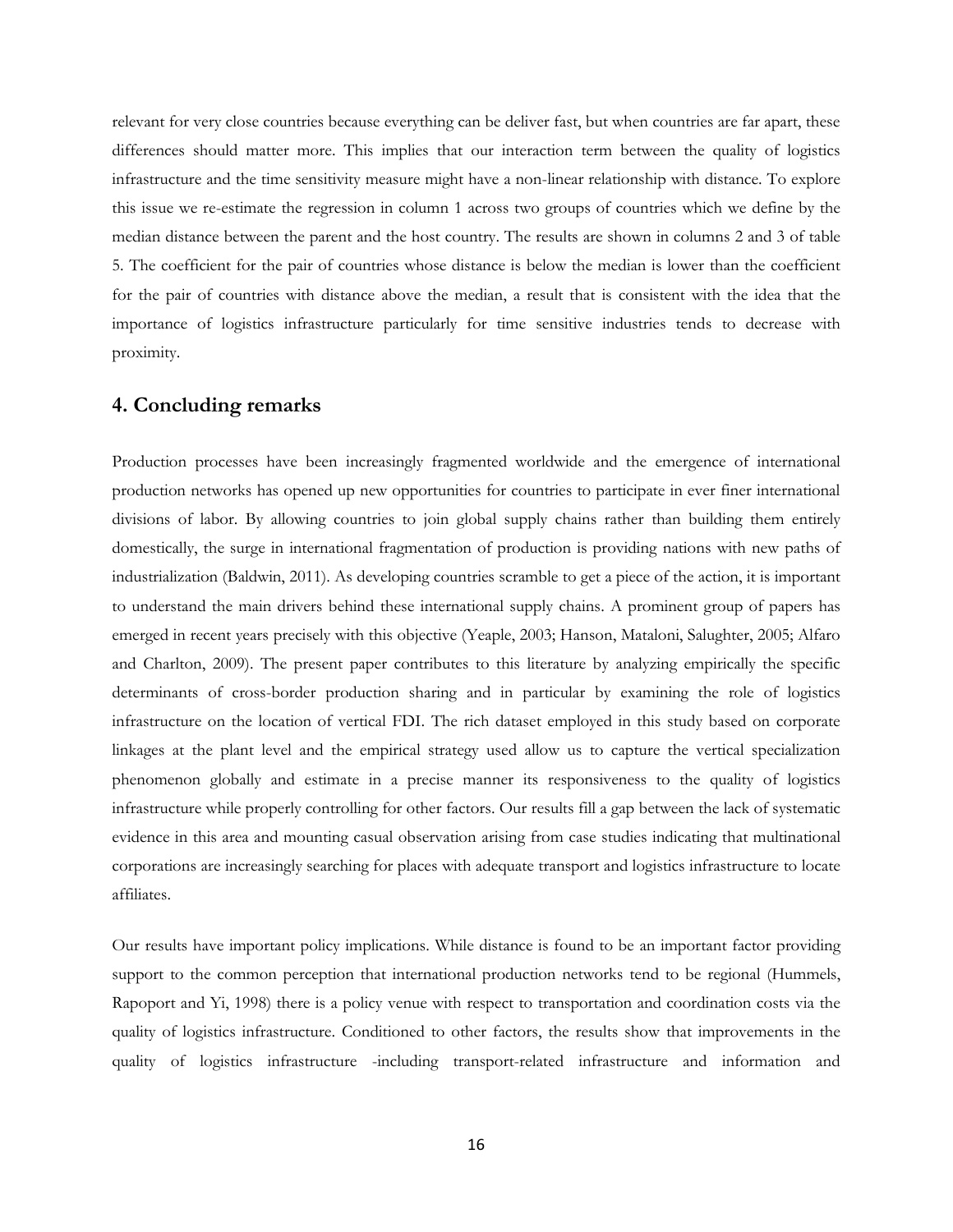communication-related infrastructure- have important effects in the attraction of vertical FDI particularly in industries that are highly dependent on logistics services.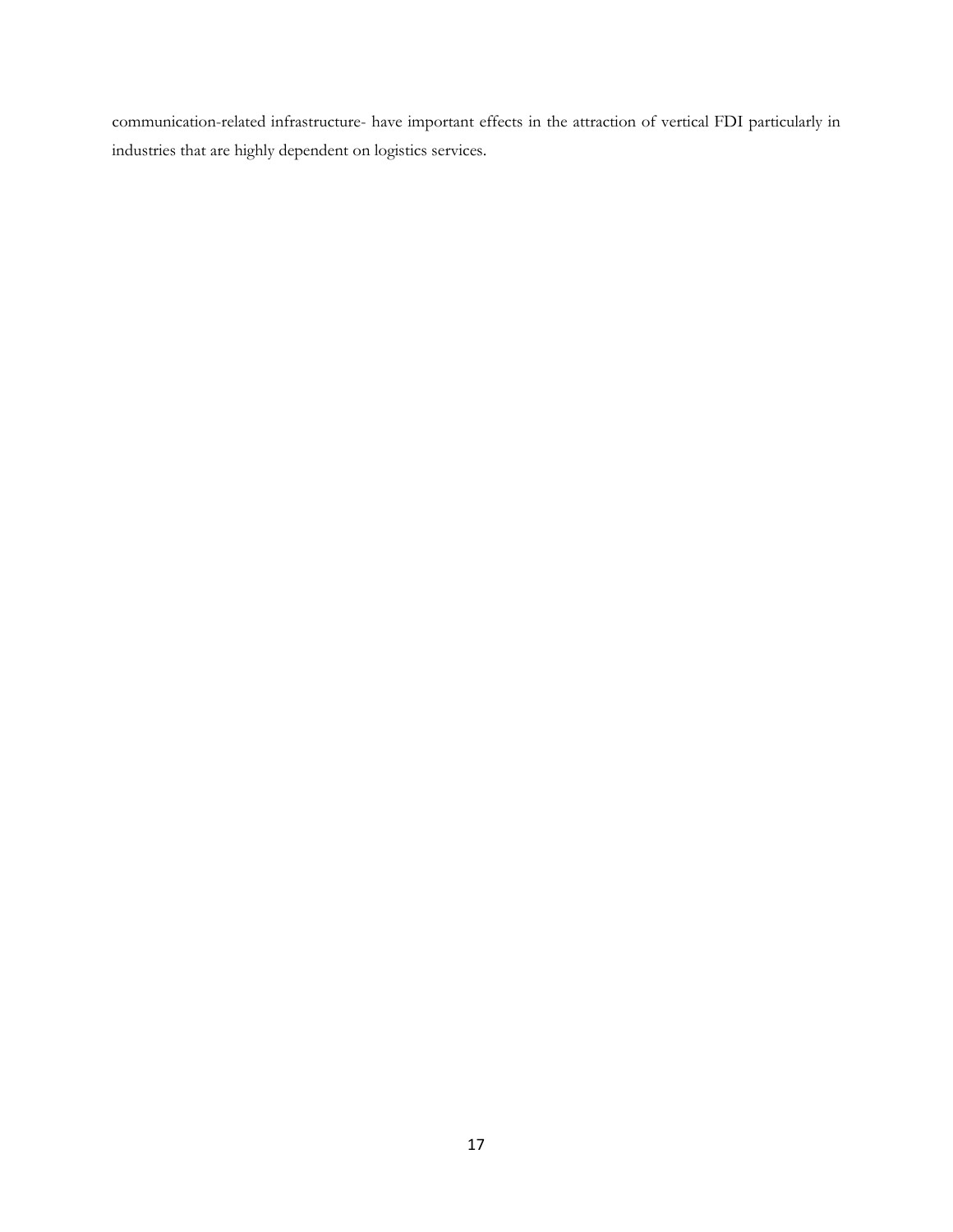# **References**

Acemoglu, D., S. Johnson, and T. Mitton, 2009, "Determinants of Vertical Integration: Financial Development and Contracting Costs," Journal of Finance, 64(3): 1251–90.

Alfaro, L., and A. Charlton, 2009, ["Intra-Industry Foreign Direct Investment,](http://www.hbs.edu/research/facpubs/workingpapers/papers0708.html#wp08-018)" American Economic Review 99, no. 5: 2096-2119

Alfaro, L., and M. Chen, 2011, ["Surviving the Global Financial Crisis: Foreign Ownership and Establishment](http://ideas.repec.org/p/nbr/nberwo/17141.html)  [Performance,](http://ideas.repec.org/p/nbr/nberwo/17141.html)" [NBER Working Papers](http://ideas.repec.org/s/nbr/nberwo.html) 17141, National Bureau of Economic Research

Anderson, J.E., and Y.V. Yotov, 2012, ["Gold Standard Gravity,](http://ideas.repec.org/p/nbr/nberwo/17835.html)" [NBER Working Papers](http://ideas.repec.org/s/nbr/nberwo.html) 17835, National Bureau of Economic Research

Anderson, J.E., and E.v. Wincoop, 2003, ["Gravity with Gravitas: A Solution to the Border Puzzle,](http://ideas.repec.org/a/aea/aecrev/v93y2003i1p170-192.html)[" American](http://ideas.repec.org/s/aea/aecrev.html)  [Economic Review,](http://ideas.repec.org/s/aea/aecrev.html) American Economic Association, vol. 93(1), pages 170-192, March.

Antràs, Pol, 2003, "Firms, Contracts and Trade Structure" Quarterly Journal of Economics 118 (4), pp 1375- 1418

Antràs, Pol, 2011, "Grossman-Hart (1986) Goes Global: Incomplete Contracts, Property Rights, and the International Organization of Production. NBER Working Paper 17470

Antràs, P. and E., Helpman, 2004, "Global Sourcing" Journal of Political Economy 112 (3)

Antràs, P. and E., Helpman, 2008, "Contractual Frictions and Global Sourcing" in Elhanan Helpman, Dalia Marin and Thierry Verdier (eds.) The Organization of Firms in a Global Economy, Cambridge, Mass.: Harvard University Press.

Baldwin, R., 2011, "Trade And [Industrialisation After Globalisation's 2nd Unbundling: How Building And](http://ideas.repec.org/p/nbr/nberwo/17716.html)  [Joining A Supply Chain Are Different And Why It Matters,](http://ideas.repec.org/p/nbr/nberwo/17716.html)" [NBER Working Papers](http://ideas.repec.org/s/nbr/nberwo.html) 17716, National Bureau of Economic Research

Baltagi, B. H., P. Egger, and M. Pfaffermayr, 2008, "Estimating regional trade agreement effects on FDI in an interdependent world," Journal of Econometrics, Elsevier, vol. 145(1-2), pages 194-208, July.

Bénassy-Quéré A., M. Coupet, and T. Mayer, 2007, "Institutional Determinants of Foreign Direct Investment," World Economy.

Bernard, Andrew B., J. Bradford Jensen, Stephen Redding and Peter K. Schott, 2010, "Intra-Firm Trade and Product Contractibility", American Economic Review, 100(5), pp. 444-448.

Black, S. E., and P.E. Strahan, 2002, "Entrepreneurship and Bank Credit Availability," Journal of Finance, 57(6): 2807–33.

Blonigen, B., 2005, "A Review of the Empirical Literature on FDI Determinants" Atlantic Economic Journal, International Atlantic Economic Society, vol. 33(4), pages 383-403

Blonigen, B., and W. Wilson, 2008, ["Port Efficiency and Trade Flows,](http://ideas.repec.org/a/bla/reviec/v16y2008i1p21-36.html)" [Review of International Economics,](http://ideas.repec.org/s/bla/reviec.html) Wiley Blackwell, vol. 16(1), pages 21-36, 02.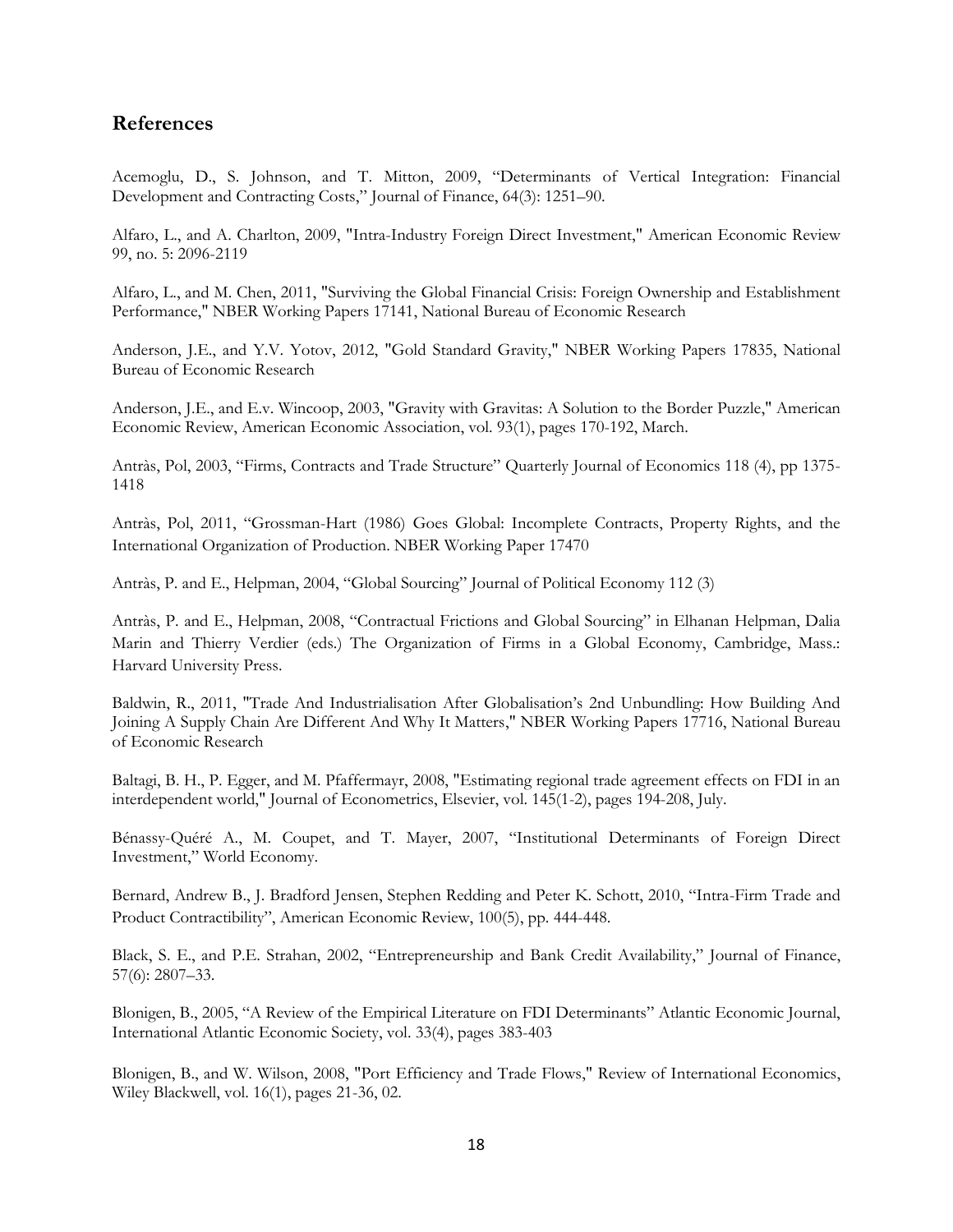Brown-Grossman, F., and L. Domínguez-Villalobos, 2012, "Can Mexico Set Up in the Aerospace and the Software and IT Global Value Chains as a High Value Added Player?," IDB working paper. Unpublished document.

Caves, R.E., 1975, *Diversification, Foreign Investment and Scale in North American Manufacturing Industries*. Ottawa: Economic Council of Canada.

Carr, D.L., J.R. Markusen, and K.E. Maskus, 2001, "Estimating the Knowledge-Capital Model of the Multinational Enterprise," American Economic Review, 91(3): 693–708.

Carr, D. L., J.R. Markusen, and K.E. Maskus, 2003, "Estimating the Knowledge-Capital Model of the Multinational Enterprise: Reply," American Economic Review, 93(3): 995–1001.

Clark, X., D. Dollar and A. Micco, 2004, "Port Efficiency, Maritime Transport Costs, and Bilateral Trade," Journal of Development Economics. Vol 75: 417-450.

Clark, D., G., Schaur, G. and V., Kozlova, 2012, Supply Chain Uncertainty as a Trade Barrier, Unpublished document.

Daude, C., and E. Stein, 2007, ["The Quality of Institutions And Foreign Direct Investment,](http://ideas.repec.org/a/bla/ecopol/v19y2007i3p317-344.html)" [Economics and](http://ideas.repec.org/s/bla/ecopol.html)  [Politics,](http://ideas.repec.org/s/bla/ecopol.html) Wiley Blackwell, vol. 19(3), pages 317-344, November

Deardorff, A.V., 2001a, "Fragmentation in simple trade models," The North American Journal of Economics and Finance, Elsevier, vol. 12(2), pages 121-137, July.

Deardorff, A.V., 2001b, "Fragmentation across Cones," in SvenW. Arndt and Henryk Kierzkowski, eds., Fragmentation: New Production Patterns in the World Economy, Oxford University Press, 2001, pp. 35-51.

di Giovanni, J., 2005, "What Drives Capital Flows? The Case of Cross-Border M&A Activity and Financial Deepening," Journal of International Economics 65, 127–149.

Eaton, J., and A. Tamura, 1994, "Bilateralism and Regionalism in Japanese and U.S. Trade and Direct Foreign Investment Patterns," Journal of the Japanese and International Economies 8, 478-510.

Eaton, J., and S. Kortum, 2001, "Trade in Capital Goods," European Economic Review 45, 1195–1235.

Eaton, J., and S. Kortum, 2002, "Technology, Geography, and Trade," Econometrica 70(5), 1741–1779.

Evans, C., and J., Harrigan, 2005, "Distance, Time and Specialization: Lean Retailing in General Equilibrium", *American Economic Review* 95, 292-313

Eichengreen, B. and H. Tong, 2007, ["Is China's FDI coming at the expense of other countries?,"](http://ideas.repec.org/a/eee/jjieco/v21y2007i2p153-172.html) [Journal of](http://ideas.repec.org/s/eee/jjieco.html)  [the Japanese and International Economies,](http://ideas.repec.org/s/eee/jjieco.html) Elsevier, vol. 21(2), pages 153-172, June.

Feenstra, R, 2004, *Advanced International Trade: Theory and Evidence*, Princeton, NJ: Princeton University Press.

Findlay, Ronald and Ronald Jones, 2001, "Input Trade and the Location of Production", *American Economic Review*, vol 91 (2), pp 29-33.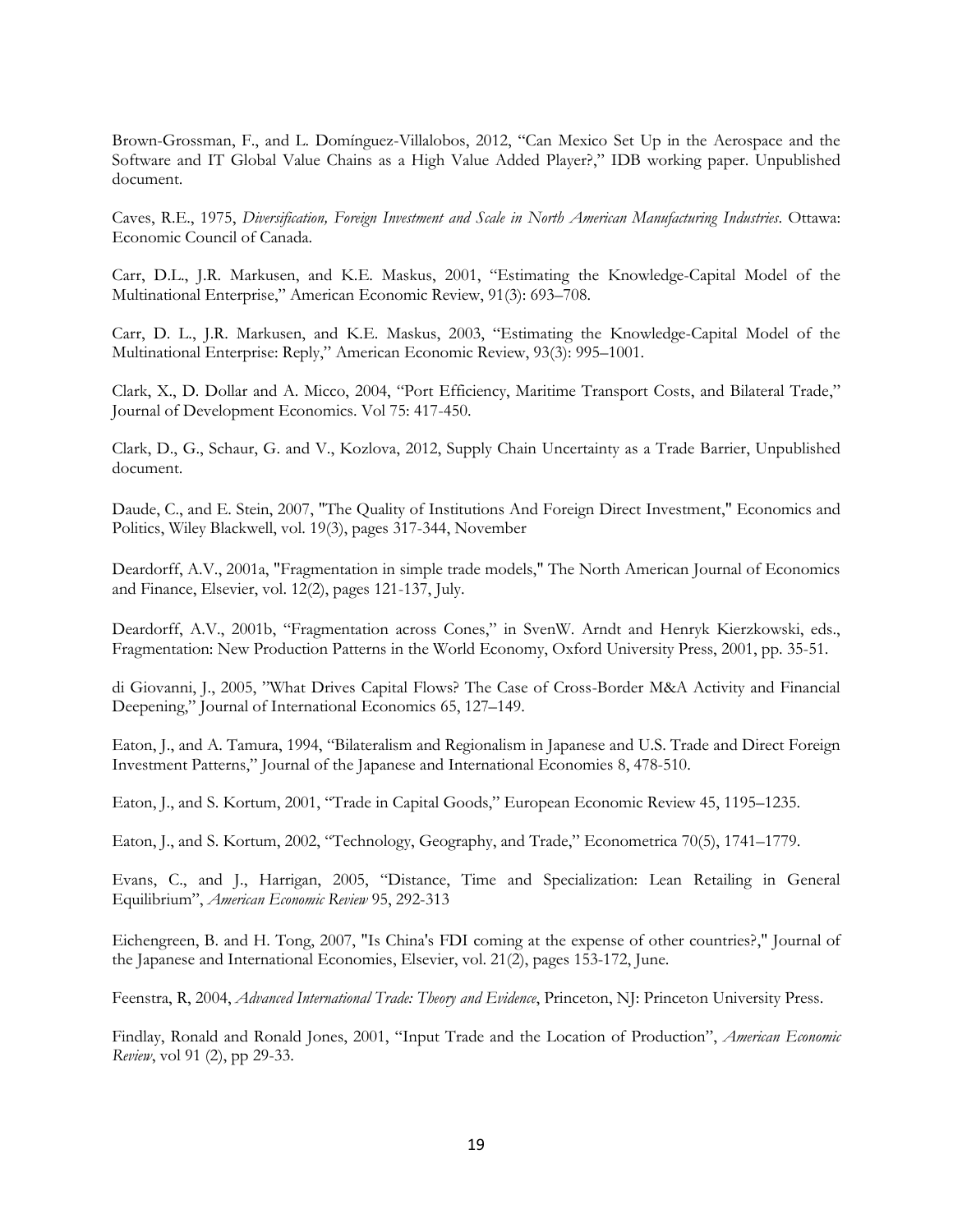González, A., J.C., Hallak, P. Schott, and T. Soria, 2012, "Insertion of Argentine Firms in Global Value Chains Not Oriented to the Mass Market: The Cases of High-End Footwear and the Basso Group," IDB working paper. Unpublished document.

Grossman, G., and E., Rossi-Hansberg, 2008, "Trade in Tasks: A Simple Theory of Offshoring", American Economic Review, vol 98 (5). pp 1978-1997

Hackett Group, 2012, "Supply Chain Optimization Study", Atlanta, US.

Hanson, G. H., R.J. Mataloni, Jr., and M. J. Slaughter. 2005, "Vertical Production Networks in Multinational Firms," Review of Economics and Statistics, 87(4): 664–78.

Harrigan, James and Anthony J. Venables, 2006. "Timeliness and Agglomeration" Journal of Urban Economics, 59.

Head, K., and J., Ries, 2008, ["FDI as an outcome of the market for corporate control: Theory and evidence,](http://ideas.repec.org/a/eee/inecon/v74y2008i1p2-20.html)" [Journal of International](http://ideas.repec.org/s/eee/inecon.html) Economics, Elsevier, vol. 74(1), pages 2-20, January

Helpman, E., 1984, "A Simple Theory of Trade with Multinational Corporations," Journal of Political Economy 92, 451-471.

Helpman, E. and P. Krugman, 1985, *Market Structure and Foreign Trade*, Cambridge: MIT Press.

Helpman, E., M. Melitz and Y. Rubinstein, 2008, ["Estimating Trade Flows: Trading Partners and Trading](http://ideas.repec.org/a/tpr/qjecon/v123y2008i2p441-487.html)  [Volumes,](http://ideas.repec.org/a/tpr/qjecon/v123y2008i2p441-487.html)[" The Quarterly Journal of Economics,](http://ideas.repec.org/s/tpr/qjecon.html) MIT Press, vol. 123(2), pages 441-487, 05.

Hijzen, A., Gorg, H., Manchin, M., 2005, "Cross-Border Mergers and Acquisitions and the Role of Trade Costs," manuscript.

Horstmann, I.J. and J. R. Markusen, 1987, "Strategic Investments and the Development of Multinationals," International Economic Review 28, 109-121.

Hummels, D., D. Rapoport and K-M., Yi, 1998, "Vertical specialization and the changing nature of world trade," Economic Policy Review, Federal Reserve Bank of New York.

Hummels, D. and G. Schaur, 2012. "Time as a Trade Barrier," NBER Working Paper 17758, National Bureau of Economic Research.

Hummels, D. and G. Schaur, 2010. "Hedging Price Volatility Using Fast Transport," *Journal of International Economics* 82, 15-25.

Jones, R. W. and H. Kierzkowski, 1990, "The Role of Services in Production and International Trade: A Theoretical Framework," in Ronald Jones and Anne Krueger, eds., *The Political Economy of International Trade*, Basil Blackwell, Oxford.

Jones, R. W. and H. Kierzkowski, 2000, "Globalization and the Consequences of International Fragmentation" in Rudiger Dornbush, Guillermo Calvo and Maurice Obstfeld (eds.), Money, Factor Mobility and Trade: A Festschrift in Honor of Robert A. Mundell, Cambrige, Mass.: MIT Press

Jones, R. W. and H. Kierzkowski, 2001, "A Framework for Fragmentation" in Sven W. Arndt and Henryk Kierzkowski (eds.), Fragmentation, New production Patterns in the World Economy, Oxford University Press.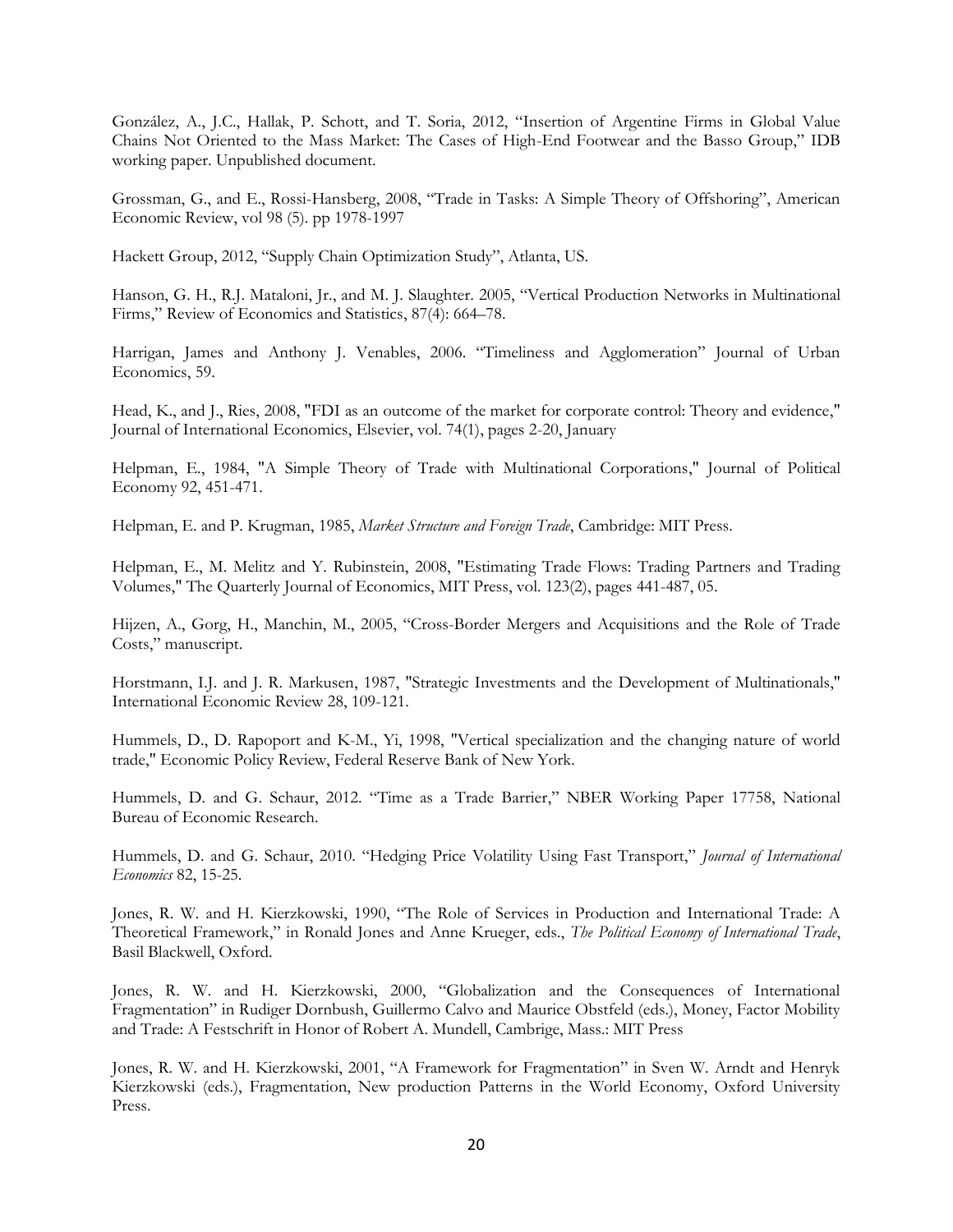Kaufmann, D., A. Kraay, and M. Mastruzzi, 2006, "Governance matters V: aggregate and individual governance indicators for 1996 - 2005," Policy Research Working Paper Series 4012, The World Bank

Limão, N. and A. J. Venables, 2002, "Infrastructure, Geographical Disadvantage, Transport Costs and Trade," World Bank Economic Review, 2001, 15, p.451-479 Lipsey, R.E., 1978, "The Creation of Microdata Sets for Enterprises and Establishments," Annales de l'INSEE, 30-31: 395–422

Loungani, P., A., Mody, A., Razin, and E., Sadka, 2003, "The Role of Information in Driving FDI: Theory and Evidence," Scottish Journal of Political Economy 49, pp.546-543.

Markusen, J.R., 1984. "Multinationals, Multi–Plant Economies, and the Gains from Trade," Journal of International Economics, 16(3-4): 205–26

Markusen, J.R., 1997, "Trade versus Investment Liberalization," NBER working paper 6231, National Bureau of Economic Research

Micco, A., and T. Serebrisky. 2006, "Competition Regimes and Air Transport Costs: The Effects of Open Skies Agreements," Journal of International Economics. Vol 70 (1): 25-51

Mutti, J., and H. Grubert, 2004, "Empirical Asymmetries in Foreign Direct Investment and Taxation," Journal of International Economics 62, 337–358.

Rajan, R.G and L. Zingales, 1998, ["Financial Dependence and Growth,](http://ideas.repec.org/a/aea/aecrev/v88y1998i3p559-86.html)" [American Economic Review,](http://ideas.repec.org/s/aea/aecrev.html) American Economic Association, vol. 88(3), pages 559-86, June.

Stein, E. and C. Daude, 2007, "Longitude matters: Time zones and the location of foreign direct investment," Journal of International Economics, Elsevier, vol. 71(1).

Yeaple, S.R. 2003, "The Role of Skill Endowments in the Structure of U.S. Outward Foreign Direct Investment," Review of Economics and Statistics, 85(3): 726–34.

Wei, S.J., 2000, "How Taxing is Corruption on International Investors," Review of Economics and Statistics 1, 1–11.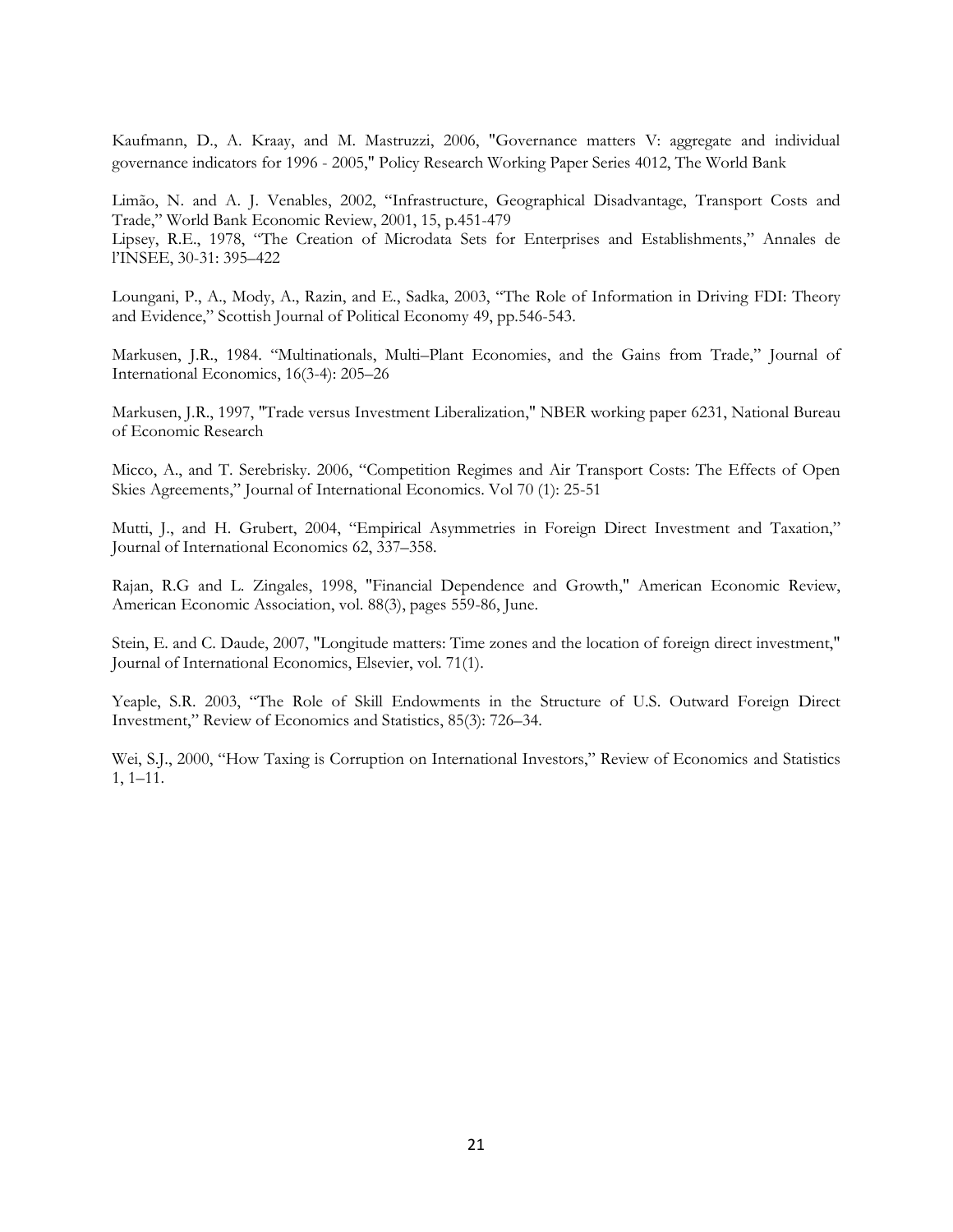### **Table 1: Descriptive statistics of foreign-own vertically integrated subsidiaries**

| Variable $\setminus$ Statistics                                              | Mean | St. Dev | Min | Max  |
|------------------------------------------------------------------------------|------|---------|-----|------|
| No. of parent countries that own subsidiaries in host country i              | 33   | 17      |     | 68   |
| No. of host countries in which a parent country j own subsidiaries           | 47   | 27      |     | 92   |
| No. of subsidiaries in host country i from parent country j                  | 31   | 119     |     | 2226 |
| By sector $k$ (2-dig SIC)                                                    |      |         |     |      |
| No. of parent countries that own subsidiaries in host country i in sector k  | 15   | 10      |     | 45   |
| No. of host countries in which parent country j own subsidiaries in sector k | 20   | 14      |     | 58   |
| No. of subsidiaries in host country i from parent country i in sector k      | 6    |         |     | 528  |

Notes: The table summarizes the variation in the ownership of vertically integrated subsidiaries across 178 countries and 32 sectors. All summary statistics are for the sample of positive values. A sector is defines at the 2-digit level in the SIC industry classification. The first three rows of the table report summary statistics across pairs of countries; specifically, the number of parent countries that own subsidiaries in a host country; the number of host countries in which a parent country own subsidiaries, and the number of subsidiaries in a host country from a parent country. The last three rows report summary statistics across pairs of countries and by sector; specifically, the number of parent countries that own subsidiaries in a host country in each sector; the number of host countries in which a parent country own subsidiaries in each sector, and the number of subsidiaries in a host country from a parent country in each sector.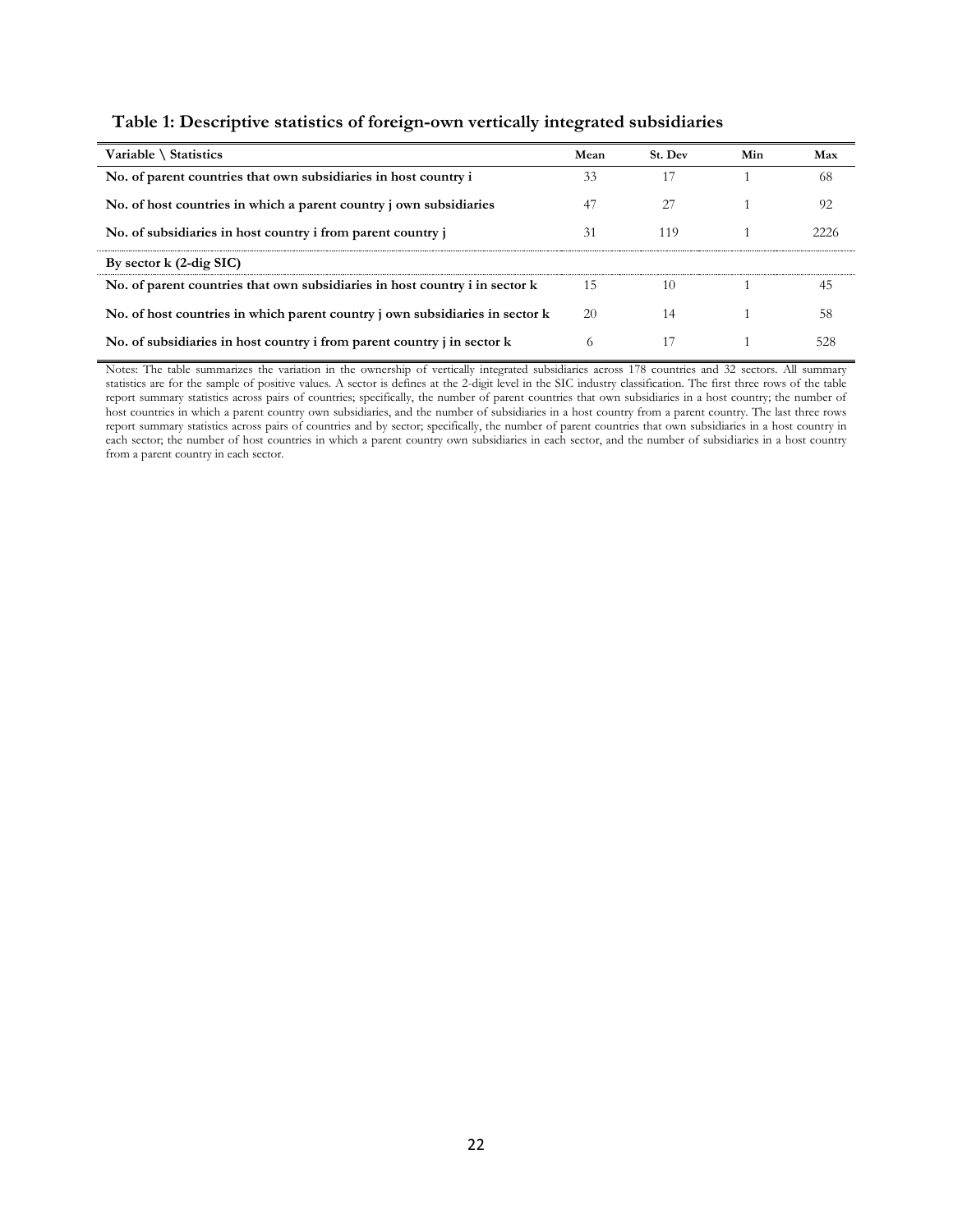|         |      | High income countries Middle income countries Low income countries |      |
|---------|------|--------------------------------------------------------------------|------|
| Average | 56.7 | 28.9                                                               | 14.8 |

# **Table 2: Summary of logistics infrastructure index**

Notes: The table presents the average of the logistics infrastructure index for the countries according to income groups. The index goes from 1 (inadequate infrastructure) to 100 (adequate infrastructure). Income groups are taken from the World Bank classification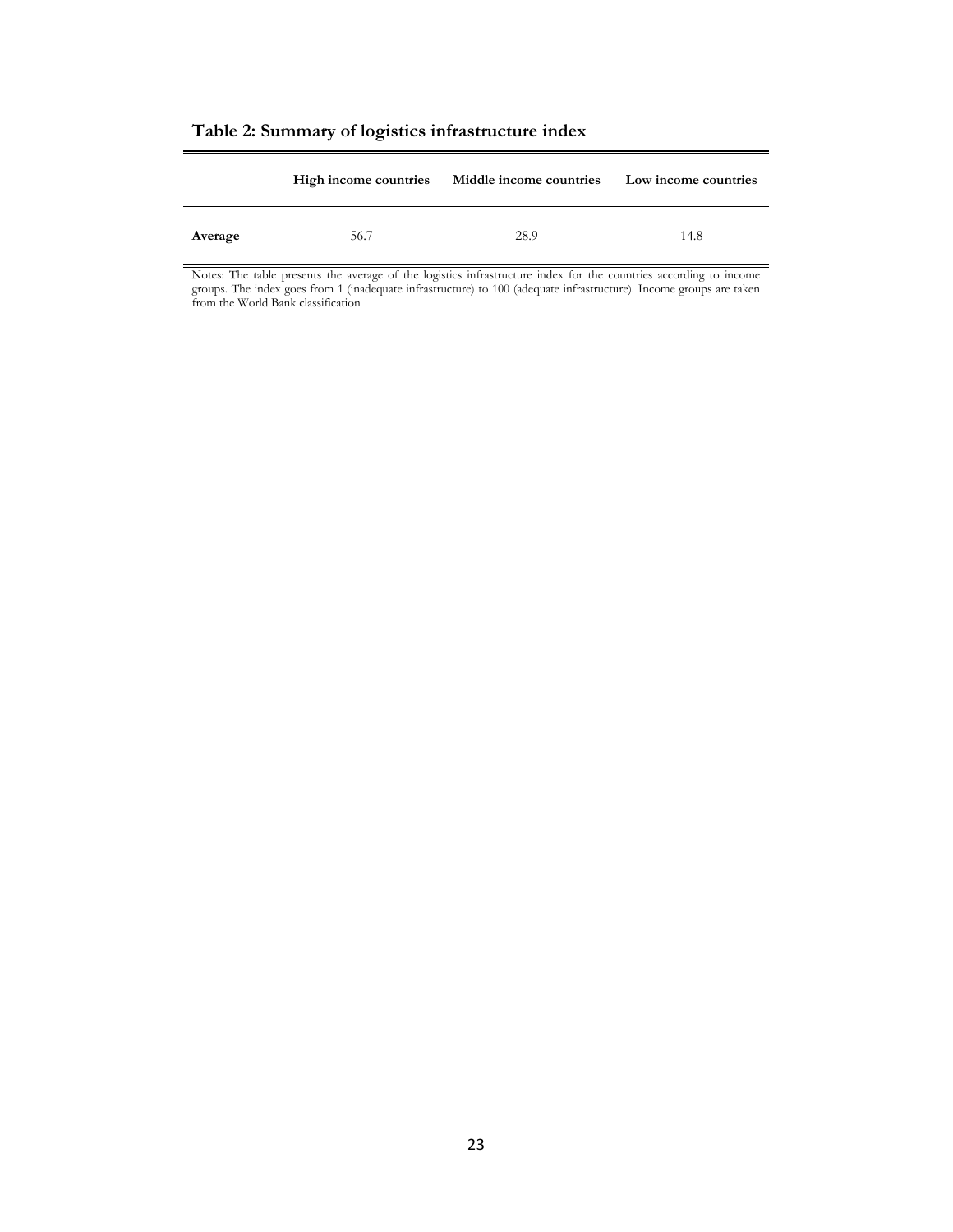|                             | <b>OLS</b>   | Poisson      | Negative<br><b>Binomial</b> |
|-----------------------------|--------------|--------------|-----------------------------|
| Regressor                   | (1)          | (2)          | (3)                         |
| Contiguity                  | $0.3018***$  | $0.3848***$  | $0.4850***$                 |
|                             | (0.0789)     | (0.1256)     | (0.1705)                    |
| Common language             | $0.1902***$  | $0.4304***$  | $0.5386***$                 |
|                             | (0.0626)     | (0.1267)     | (0.1069)                    |
| <b>Colonial ties</b>        | 0.1087       | $0.5867***$  | $0.5276***$                 |
|                             | (0.0793)     | (0.1435)     | (0.1138)                    |
| Skill difference            | 2.0785***    | $-1.3112$    | $-1.4017$                   |
|                             | (0.3683)     | (2.1089)     | (3.9276)                    |
| <b>PTA</b>                  | $-0.0415$    | $0.4963***$  | $0.3280**$                  |
|                             | (0.0746)     | (0.1897)     | (0.1439)                    |
| <b>Distance</b>             | $-0.3098***$ | $-0.4401***$ | $-0.7392***$                |
|                             | (0.0313)     | (0.0645)     | (0.0582)                    |
| Logistics infrastructure    | $0.7532***$  | $0.5975***$  | $0.5922***$                 |
|                             | (0.1148)     | (0.2818)     | (0.2061)                    |
| Parent country fixed effect | yes          | yes          | yes                         |
| Host country fixed effect   | yes          | yes          | yes                         |
| Sector fixed effect         | yes          | yes          | yes                         |
| <b>Observations</b>         | 8611         | 305760       | 305760                      |
| $\mathbb{R}^2$              | 0.49         |              |                             |

# **Table 3: Baseline estimations**

Notes: The dependent variable in the column (1) is the log of the number of subsidiaries in country i from country j in sector k. The dependent variable in the columns (2) and (3) is the number of subsidiaries in country i from country j in sector k. Robust standard errors clustered by country pairs reported in parentheses.

\*\*\* ; \*\* ; \* significant at the 1%, 5% and 10% level respectively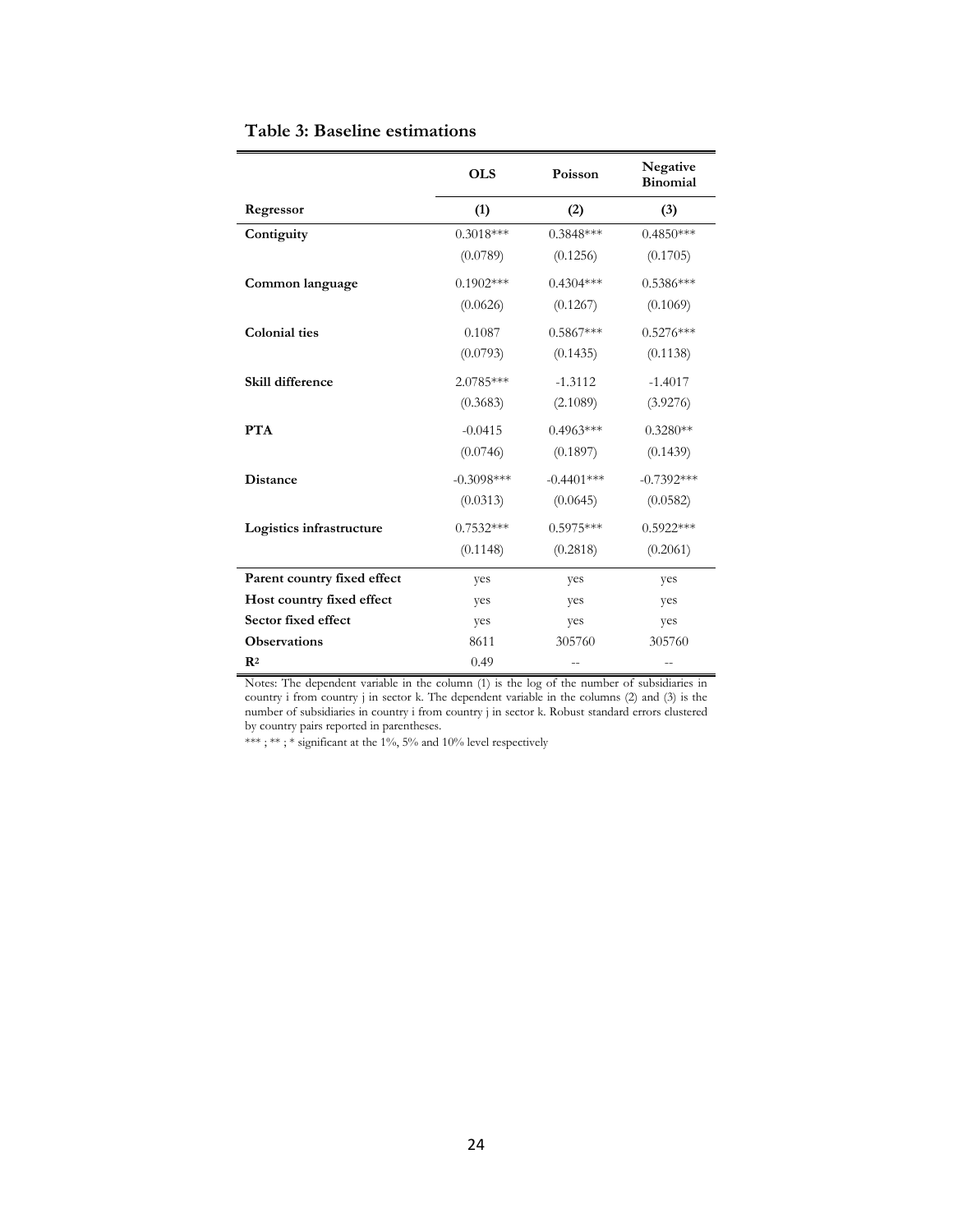| Regressor                   | (1)          | (2)          | (3)          | (4)          | (5)          |
|-----------------------------|--------------|--------------|--------------|--------------|--------------|
| Contiguity                  | $0.4861***$  | $0.3759***$  | $0.4877***$  | $0.4934***$  | $0.3871***$  |
|                             | (0.1704)     | (0.1200)     | (0.1704)     | (0.1693)     | (0.1196)     |
| Common language             | $0.5404***$  | $0.5352***$  | $0.5385***$  | $0.5452***$  | $0.5291***$  |
|                             | (0.1069)     | (0.1165)     | (0.1070)     | (0.1073)     | (0.1165)     |
| <b>Colonial</b> ties        | $0.5284***$  | $0.2118*$    | $0.5291***$  | $0.5304***$  | $0.2169*$    |
|                             | (0.1140)     | (0.1228)     | (0.1140)     | (0.1149)     | (0.1225)     |
| Skill difference            | $-1.4130$    | $-1.3982$    | $-0.8467$    | $-1.7277$    | $-0.6381$    |
|                             | (3.9196)     | (3.0533)     | (3.9570)     | (4.0096)     | (3.1277)     |
| <b>PTA</b>                  | $0.3282**$   | 0.0772       | $0.3304**$   | $0.3523**$   | 0.1098       |
|                             | (0.1436)     | (0.1134)     | (0.1438)     | (0.1432)     | (0.1137)     |
| <b>Distance</b>             | $-0.7400***$ | $-0.6036***$ | $-0.7397***$ | $-0.7354***$ | $-0.5971***$ |
|                             | (0.0581)     | (0.0535)     | (0.0581)     | (0.0576)     | (0.0531)     |
| Logistics infrastructure    | $0.5476***$  | $0.5389**$   | $0.5535***$  | $0.7038***$  | $0.7017***$  |
|                             | (0.2057)     | (0.2377)     | (0.2053)     | (0.2006)     | (0.2211)     |
| x Time-sensitiveness        | $0.0568***$  | $0.0627***$  | $0.0569***$  | $0.0578***$  | $0.0639***$  |
|                             | (0.0210)     | (0.0198)     | (0.0210)     | (0.0209)     | (0.0198)     |
| Proximity                   |              | 7.3277***    |              |              | 7.3299***    |
|                             |              | (0.1117)     |              |              | (0.1111)     |
| Barriers to firm entry      |              |              | $-1.0636**$  |              | $-2.7098***$ |
|                             |              |              | (0.4006)     |              | (0.9512)     |
| Rule of law                 |              |              |              | $0.6723***$  | $0.6051**$   |
|                             |              |              |              | (0.2444)     | (0.2678)     |
| Parent country fixed effect | yes          | yes          | yes          | yes          | yes          |
| Host country fixed effect   | yes          | yes          | yes          | yes          | yes          |
| Sector fixed effect         | yes          | yes          | yes          | yes          | yes          |
| Observations                | 305760       | 305760       | 305760       | 305760       | 305760       |

## **Table 4: Difference-in-difference estimation**

Notes: The dependent variable in all columns is the number of subsidiaries in country i from country j in sector k. All the regressions are estimated with the negative binomial model. Robust standard errors clustered by country pairs reported in parentheses.

\*\*\* ; \*\* ; \* significant at the 1%, 5% and 10% level respectively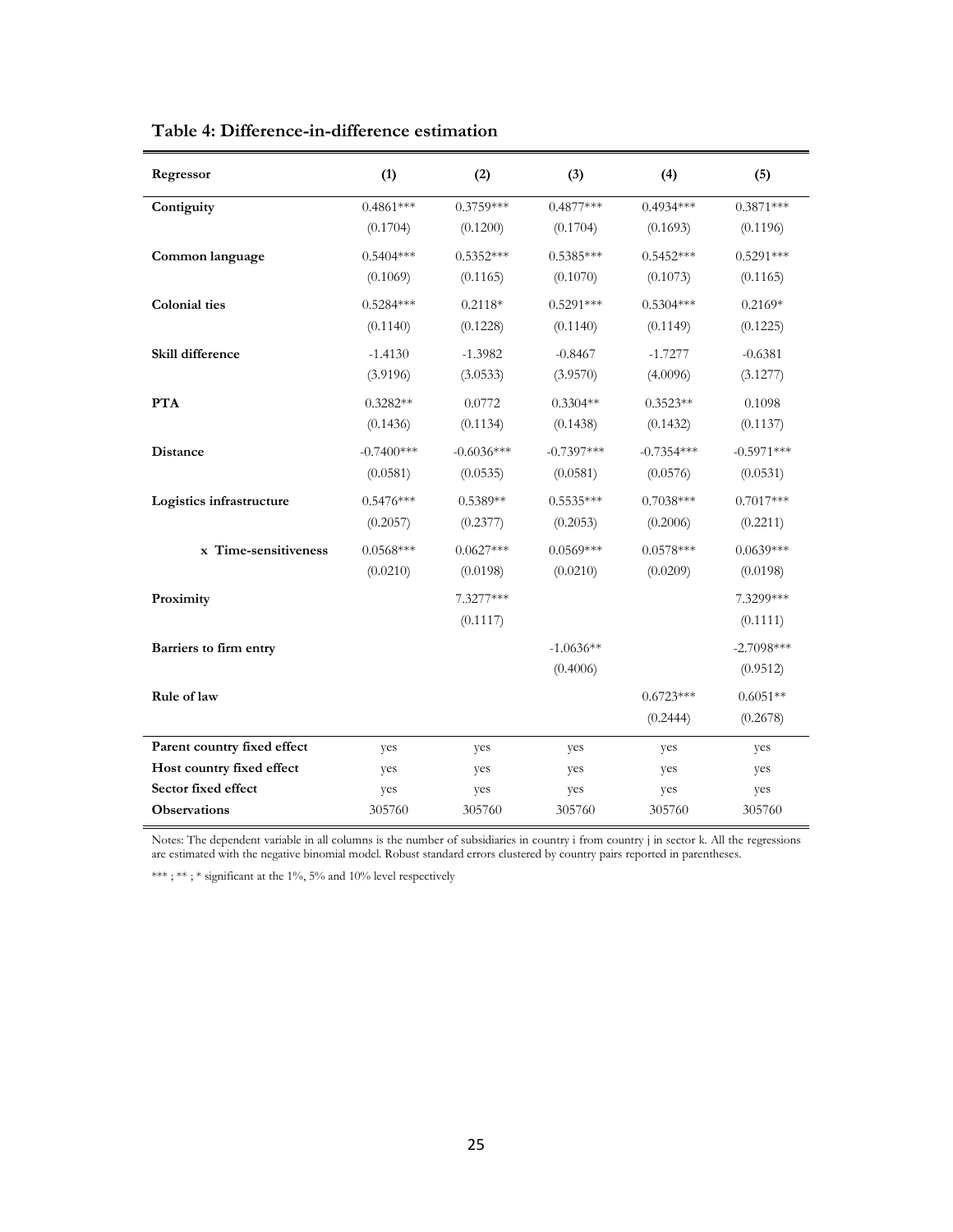# **Table 5: Additional estimations**

|                                               |             | Proximate versus distant countries |             |  |
|-----------------------------------------------|-------------|------------------------------------|-------------|--|
| Regressor                                     | (1)         | (2)                                | (3)         |  |
| Logistics infrastructure x Time-sensitiveness | $0.0712***$ | $0.0568***$                        | $0.0795***$ |  |
|                                               | (0.0141)    | (0.0168)                           | (0.0165)    |  |
| Parent country fixed effect                   | no          | no                                 | no          |  |
| Host country fixed effect                     | no          | no                                 | no          |  |
| Sector fixed effect                           | yes         | yes                                | yes         |  |
| Parent-host country fixed effect              | yes         | yes                                | yes         |  |
| <b>Observations</b>                           | 8708        | 4339                               | 4369        |  |
| $\mathbf{R}^2$                                | 0.50        | 0.50                               | 0.50        |  |

Notes: Column (1) is estimated with all the sample. Columns (2) and (3) show the results for pairs of countries with distances below and above the median, respectively. Robust standard<br>errors clustered by country pairs rep

 $\ast\ast\ast$  ;  $\ast\ast$  significant at the 1%, 5% and 10% level respectively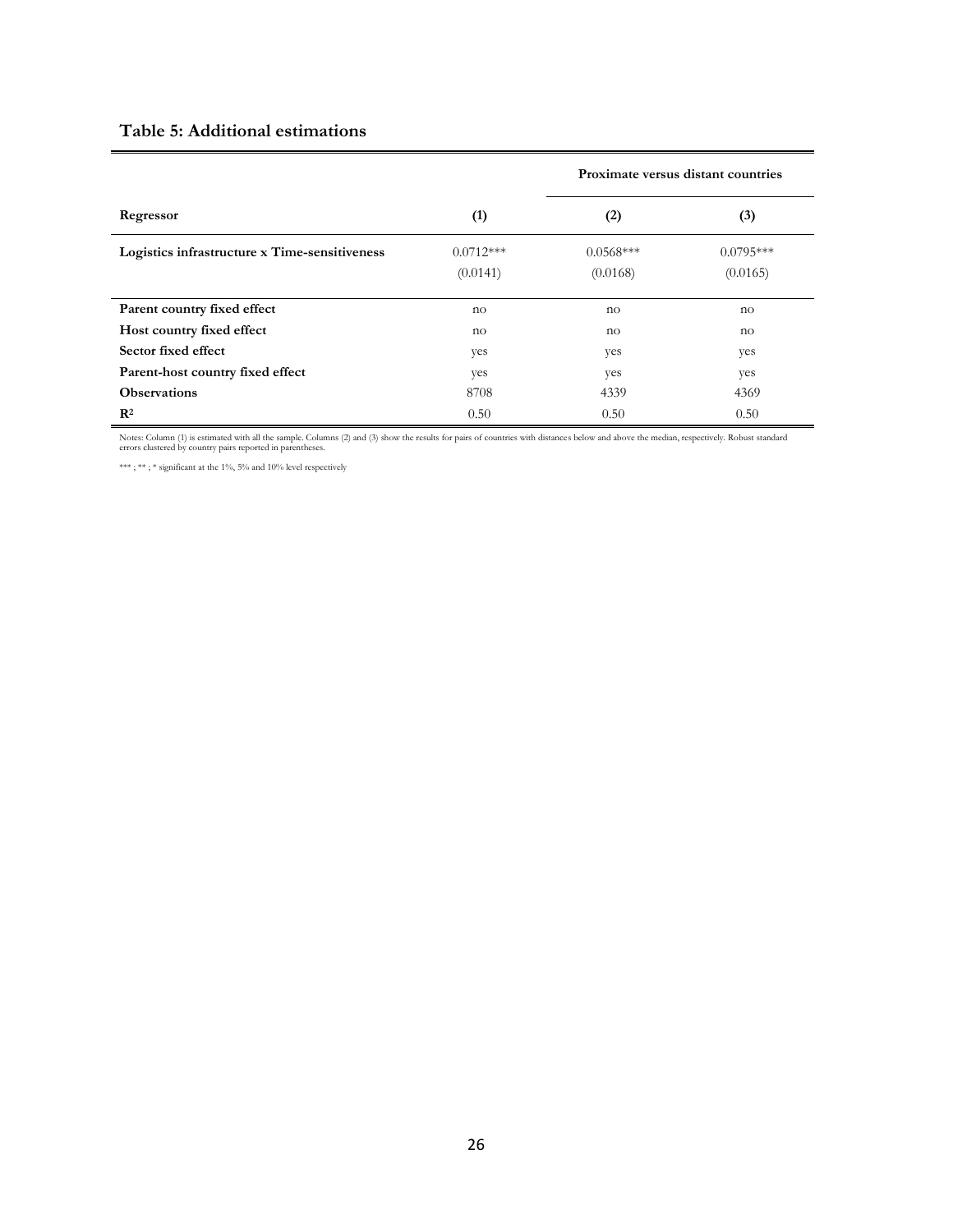| <b>SIC</b> | Description                                     | Time<br>sensitivity |
|------------|-------------------------------------------------|---------------------|
| 02         | Livestock and livestock products                | 2.590               |
| 28         | Chemicals and allied products                   | 1.659               |
| 39         | Miscellaneous manufactured products             | 1.257               |
| 32         | Stone, clay, glass, and concrete products       | 1.224               |
| 38         | Scientific and professional instruments         | 1.171               |
| 34         | Fabricated metal products                       | 1.100               |
| 14         | Nonmetallic minerals                            | 0.998               |
| 35         | Machinery, except electrical                    | 0.905               |
| $30\,$     | Rubber and plastic products                     | 0.904               |
| 26         | Paper and allied products                       | 0.881               |
| 36         | Electrical machinery                            | 0.788               |
| 33         | Primary metal products                          | 0.743               |
| 27         | Printing, publishing and allied products        | 0.703               |
| 23         | Apparel                                         | 0.666               |
| 13         | Crude petroleum and natural gas                 | 0.665               |
| 37         | Transportation equipment                        | 0.654               |
| 20         | Food and kindred products                       | 0.591               |
| 25         | Furniture                                       | 0.585               |
| 09         | Fish, fresh or frozen and other marine products | 0.577               |
| 24         | Lumber and wood products                        | 0.577               |
| 22         | Textile                                         | 0.575               |
| 01         | Agricultural products                           | 0.433               |
| 29         | Petroleum refining and related products         | 0.359               |
| 21         | Tobacco                                         | 0.279               |
| 08         | Forestry products                               | 0.268               |
| 10         | Metallic ores and concentrates                  | 0.000               |
| 12         | Coal and lignite                                | 0.000               |

**Table 6: Time sensitivity measure**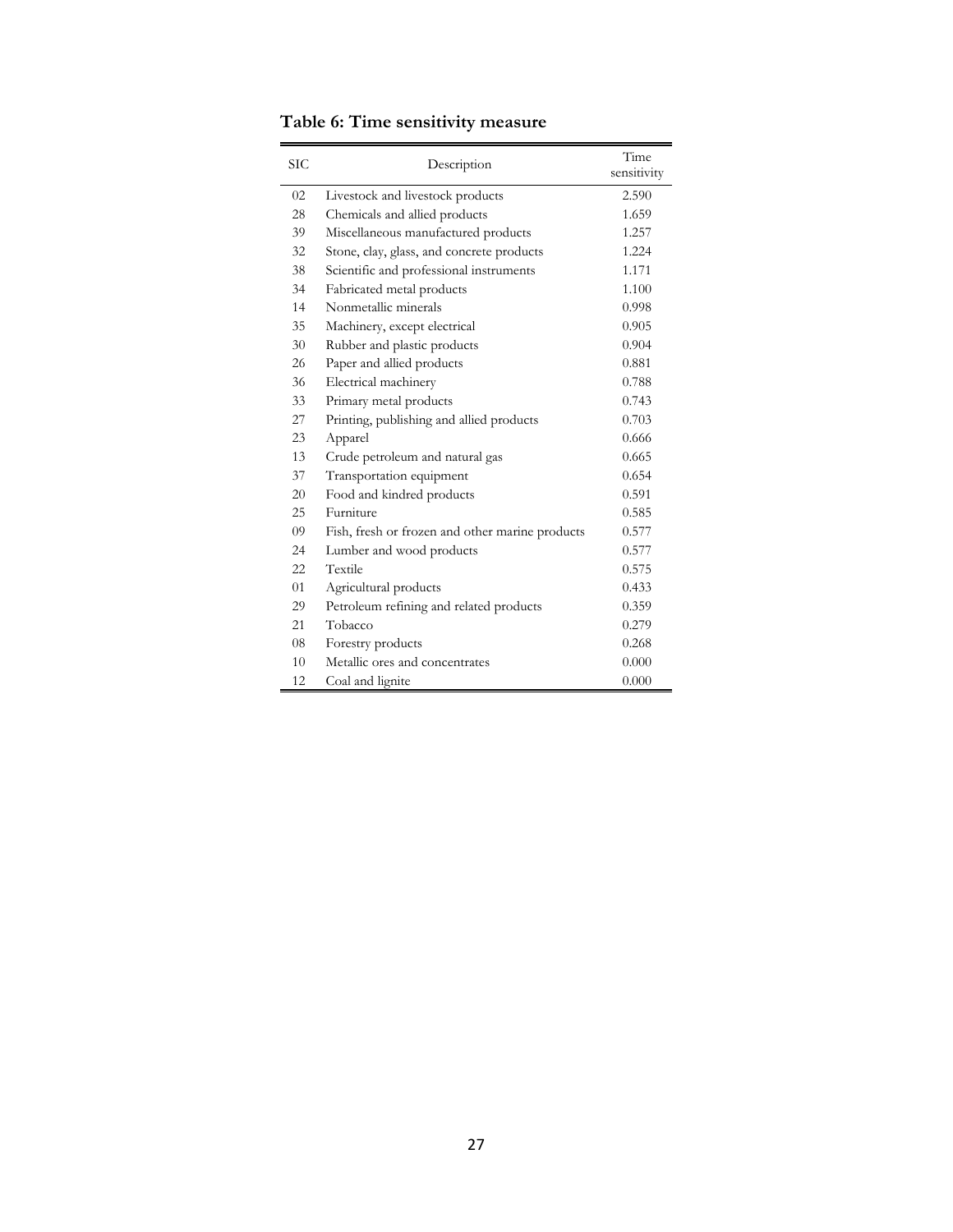# **Appendix A**

Alfaro and Charlton (2008) developed a methodology to identify horizontal and vertical FDI linkages between parent companies and their subsidiaries using firm ownership from the D&B dataset and inputoutput tables. We employ the same methodology in this paper. This appendix presents a brief sketch of the technique. For the interested reader, the full details of the methodology can be found in Alfaro and Charlton (2008).

In the D&B dataset each parent and each subsidiary reports up to six SIC codes. These codes are used to examine whether the parent company and its subsidiary are engaged in the same activities or whether the subsidiary is in industries that are upstream from the parent industry. The latter is determined using the industry codes in combination with the Bureau of Economic Analysis 1987 benchmark input-output table. An industry is considered upstream from another industry if the input-output total requirement coefficient is greater than a certain threshold (see Appendix B). The authors formalize four possible relationships that can be established between a parent and a subsidiary:

*Horizontal relationship*: if both establishments share any of the SIC codes, or if all the codes are the same

*Vertical relationship*: if any SIC code from the subsidiary is an input to any SIC code of the parent, and the sets of codes are not identical

*Complex relationship*: if both establishments share any of the SIC codes and if any SIC code from the subsidiary is an input to any SIC code of the parent, and the sets of codes are not identical

*Neither*: if none of the above linkages can be established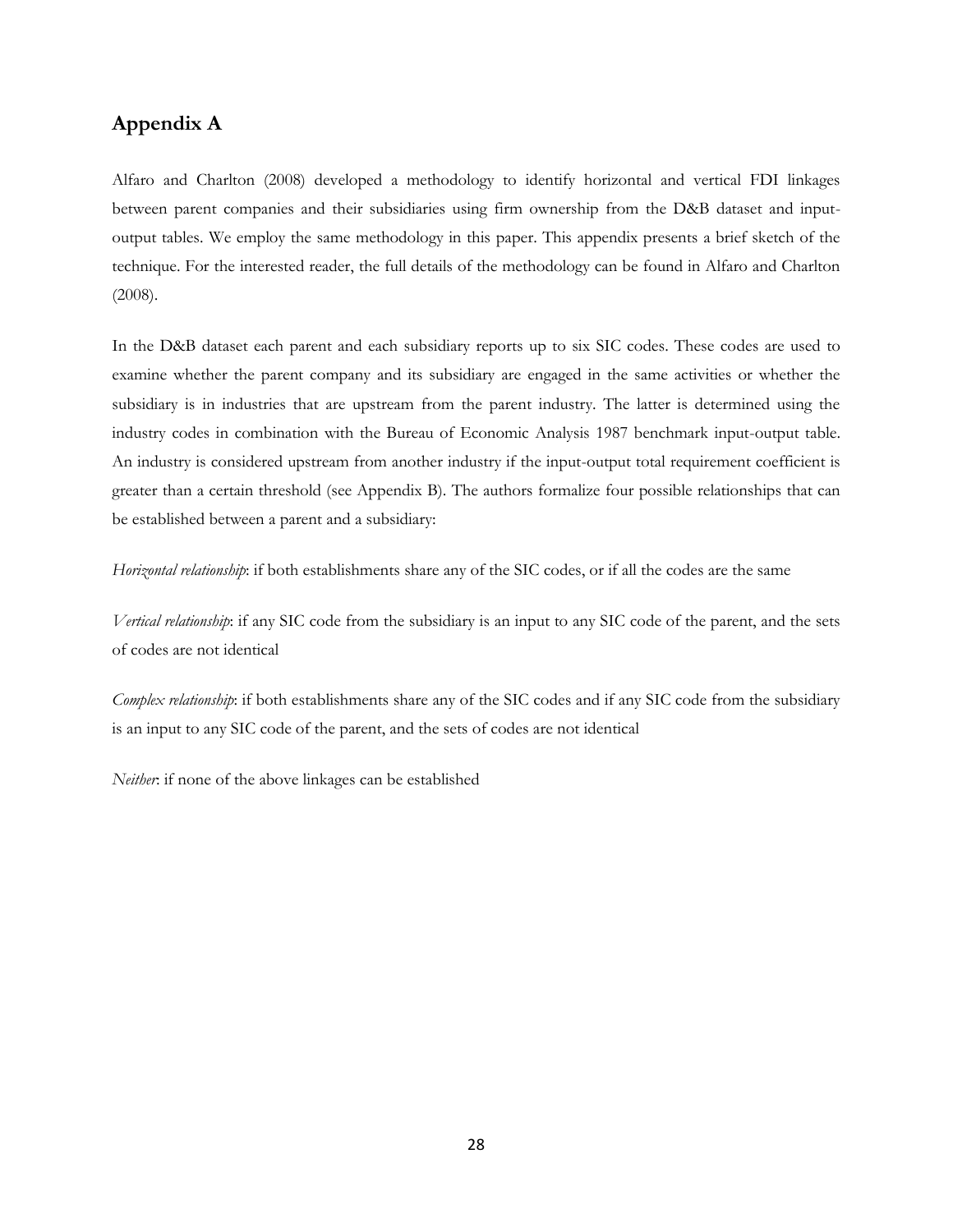## **Appendix B**

The input requirement coefficients from the I-O table are used to determine whether a firm in industry *i* provides an input to a firm in industry *j*. Alfaro and Charlton select a baseline threshold equal to 0.05 (meaning that 5 cents worth of industry *i* are required to produce a dollar's output in industry *j*) but also use alternative thresholds between 0.01 and 0.1.

The threshold aids in the identification strategy by filtering implausible vertical linkages between a subsidiary and its parent. Take, for instance, the case of Fujifilm Corporation, the Japan multinational company specialized in photographic equipment and supplies (sic: 3861). Two of the firm´s affiliates are Fujifilm Electronic Materials Taiwan Co., a Taiwan-based plant specialized in industrial chemicals manufacturing (sic: 2819) and Sericol LTD, a plant based in England that produces office, school and art supplies (sic: 3952). While the first affiliate can be reasonably identified as being vertically-linked to Fujifilm Corporation, the second one is much less plausible. The threshold helps to filter the second unlikely case.

Setting a threshold is admittedly an arbitrary choice. A threshold that is too high can result in failing to detect a vertical linkage that may indeed be present. A threshold that is too low may mistakenly imply the existence of a vertical link when in reality there is not a supplier-buyer relationship. In this paper we set our baseline threshold at 0.001 after a series of checks with the BEA I-O matrix. Table B.1 presents one of those checks. The table specifically shows a hypothetical case for the motor vehicles industry (sic: 3711). The table depicts the production required of a selection of industries for one dollar of motor vehicles according to the BEA I-O accounts. The first industry, internal combustion engines (sic: 3519), has a coefficient of 0.0207 while the rest of the industries have coefficients lower than 0.01. Setting a threshold equal to 0.01 would induce the methodology to identify companies in the first industry as having vertical links with a company in motor vehicles but would fail to do so for any company in the other industries even though they are all obvious inputs to cars. Additional checks with other sectors confirm that a threshold equal to 0.001 produces reasonable outcomes. Nevertheless, in section 3 we present estimates with higher (more conservative) thresholds as well as with lower thresholds. The tests show that the results do no change in any qualitative way.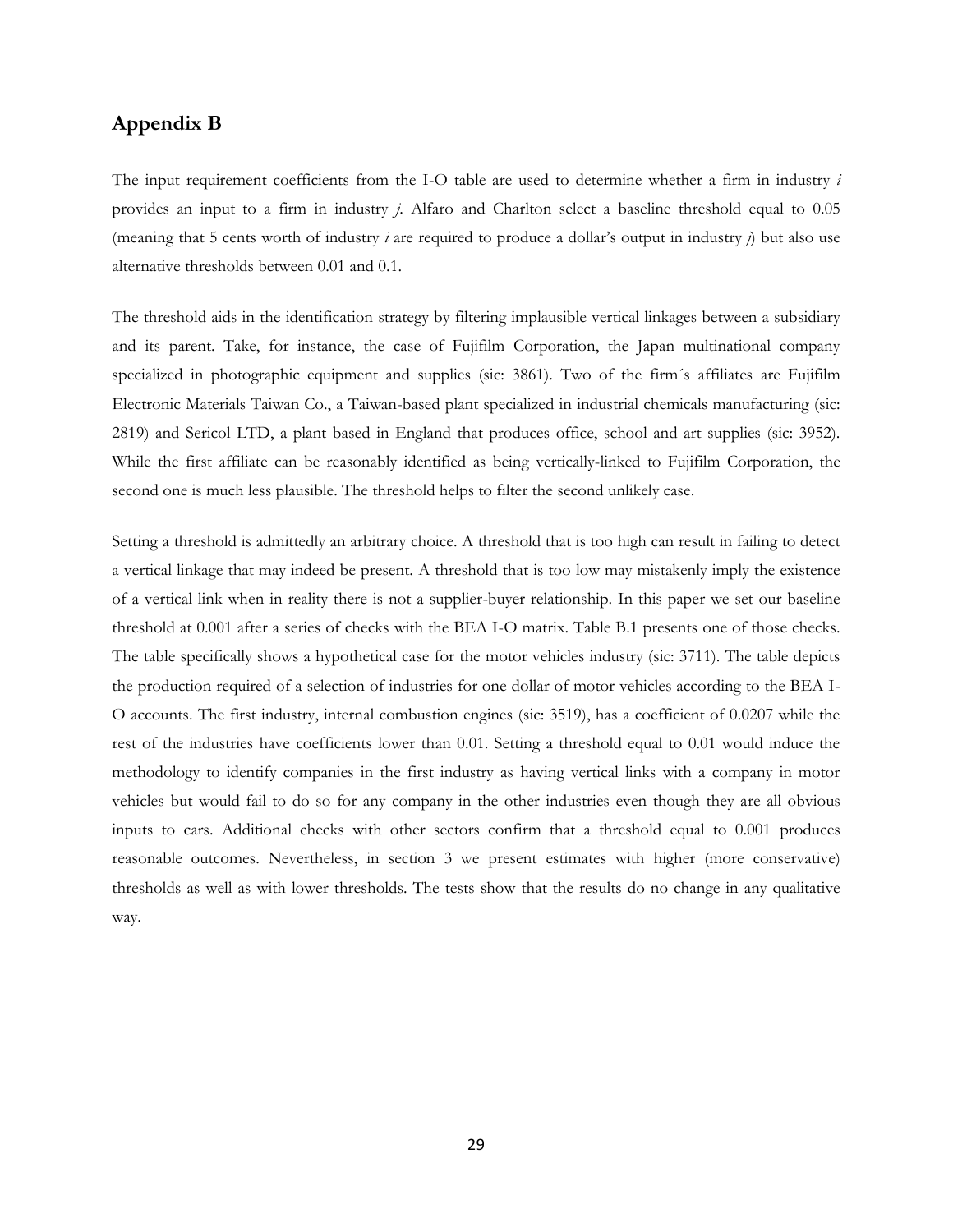|                                                         | I-O coefficient |
|---------------------------------------------------------|-----------------|
| 1. Internal combustion engines (3519)                   | 0.0207          |
| 2. Carburetors, pistons, piston rings and valves (3592) | 0.0099          |
| 3. Ball and roller bearings (3562)                      | 0.0054          |
| 4. Steel pipe and tubes (3317)                          | 0.0050          |
| 5. Vehicular lighting equipment (3647)                  | 0.0049          |
| 6. Electrical motors and generators (3521)              | 0.0034          |
| 7. Switchgear and switchboard apparatus (3613)          | 0.0016          |
| 8. Pumps and pumping equipment (3561)                   | 0.0010          |

**Table B.1: Selected input requirements for motor vehicles and car bodies (3711)**

Note: the table provides the total input requirements from selected industries (in the rows) to the motor vehicles and car bodies industry (3711). Specifically, the values show the production required, both directly and indirectly, of the industry in the row per dollar of delivery to final use of motor vehicles and car bodies. The information is taken from the 1987 Bureau of Economic Analysis (BEA) input-output accounts